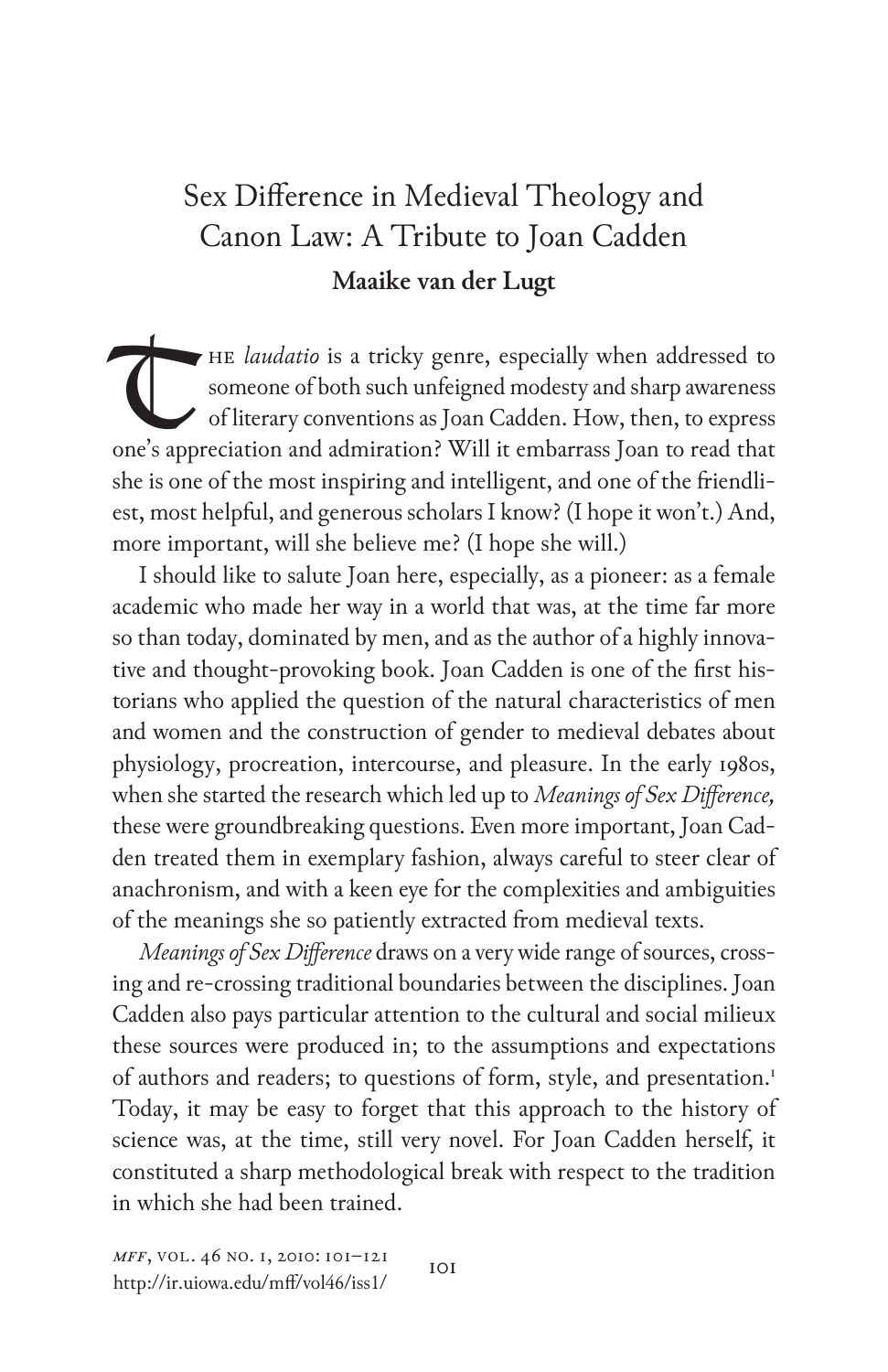An important part of the interest of *Meanings* lies in Cadden's efforts to confront the outlook of learned physicians and natural philosophers on sex difference with the values of the Church and the views held in lay society at large. In doing so, Cadden is, moreover, attentive to differences in "level": it can be quite another thing to proclaim general principles than to take positions on specific issues. For instance, in general terms, Christian doctrine and medical opinion considered the chastity of men and women similarly, "religion tending to promote, and medicine tending to oppose strict sexual restraint as an ideal." However, in more specific discussions, "ecclesiastical and medical views converged with lay opinion, which placed significantly higher value upon female virginity, abstinence, chastity, and fidelity."2

The distinctions between "science," "the Church," and "lay society," understood as "different intellectual frameworks," are very helpful to capture the complexity and multilayeredness of medieval opinion about the gender implications of sex difference. Like all categories, they are, however, not entirely unproblematic. The distinction between science and the Church (or religion), in particular, may not always do full justice to the cross-disciplinary nature of scholastic thought itself.

In the medieval debate about sex difference, the Church cannot be understood only as a source of values and norms, as an institution that defined and enforced a sexual code. Medieval theologians and canonists also participated actively in contemporary learned discussions about the natural body. They did so, of course, as authors of technical works on natural philosophy; Albertus Magnus and Giles of Rome, who wrote highly influential treatises on zoology and embryology, are important cases in point. However, they did so also—as recent research by Caroline Bynum, Peter Biller, Alain Boureau, Joseph Ziegler, and others has brought to light-in strictly theological works.<sup>3</sup> In discussions about the state of humanity before the fall, the resurrection at the end of time, the transmission of original sin, or the virgin birth, among other examples, scholastic theologians routinely made use of newly translated philosophical and medical learning. In some cases, theological discussions about physiology and the natural body are subtler and more original than those of the physicians and philosophers themselves.4

If we are to look for "new"—or at least "more"—meanings of sex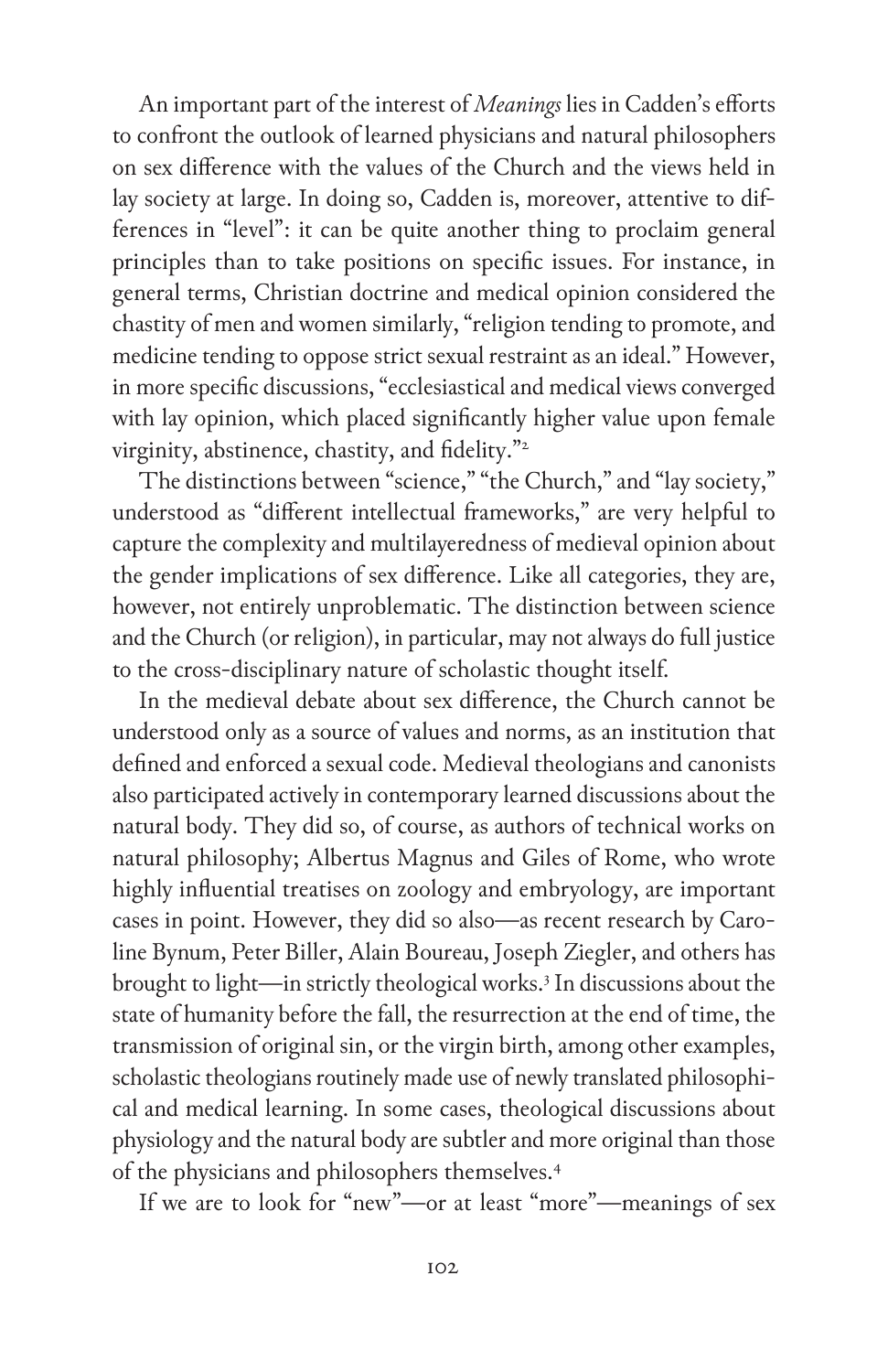difference, scholastic theology and canon law may be one of the places to turn to. As a brief *continuatio* to *Meanings of Sex Difference*, I shall chart two doctrinal debates, which Joan Cadden studies more incidentally and from a somewhat different angle.

The first of these debates concerns the general and fundamental question of the origin and raison d'être of sex difference: how and why did God create male and female bodies; or, as the issue is, revealingly, frequently understood, for what reason, and in which manner, did he create woman?5

One of the important points made by Cadden in her analysis of the medieval interpretation of Genesis is that the Bible and Aristotelian natural philosophy converged, despite crucial differences— most prominently Aristotle's belief in the beginninglessness and eternity of the world—on the idea of the purposefulness and perfection of the natural world.<sup>6</sup> We shall see that scholastic theologians integrated Aristotelian notions of perfection and final causes into their accounts of the creation and actively discussed their accuracy, relevancy, and compatibility with the Christian outlook. One of my key sources is the treatise *On the Human Body*, which was probably written in the late 1250s by an anonymous Franciscan and quickly appended to Alexander of Hales's monumental theological *Summa*. Roughly based on Genesis, *On the Human Body* is above all an anthropological treatise, similar, in some respects, to Augustine's highly influential *De genesi ad litteram*. It contains an exceptionally long chapter about the body of the first woman, which later found its way, albeit in much abbreviated form, into Thomas Aquinas's *Summa*. 7

The confrontation with natural philosophy was, of course, only one of the influences that shaped scholastic views on sex difference. We shall see that more internal factors, such as the apparent contradictions within Genesis itself, the Augustinian heritage, and the need to take positions with respect to Greek and Jewish interpretations, as well as contemporary heresies, also explain how and why scholastics came to defend a relatively moderate view on the origin of woman, sex difference, and gender distinctions.

The second, more specific, yet partly intersecting debate I shall be examining concerns the hermaphrodite.<sup>8</sup> In commentaries on Genesis, the hermaphrodite cropped up, as we shall see, because one of the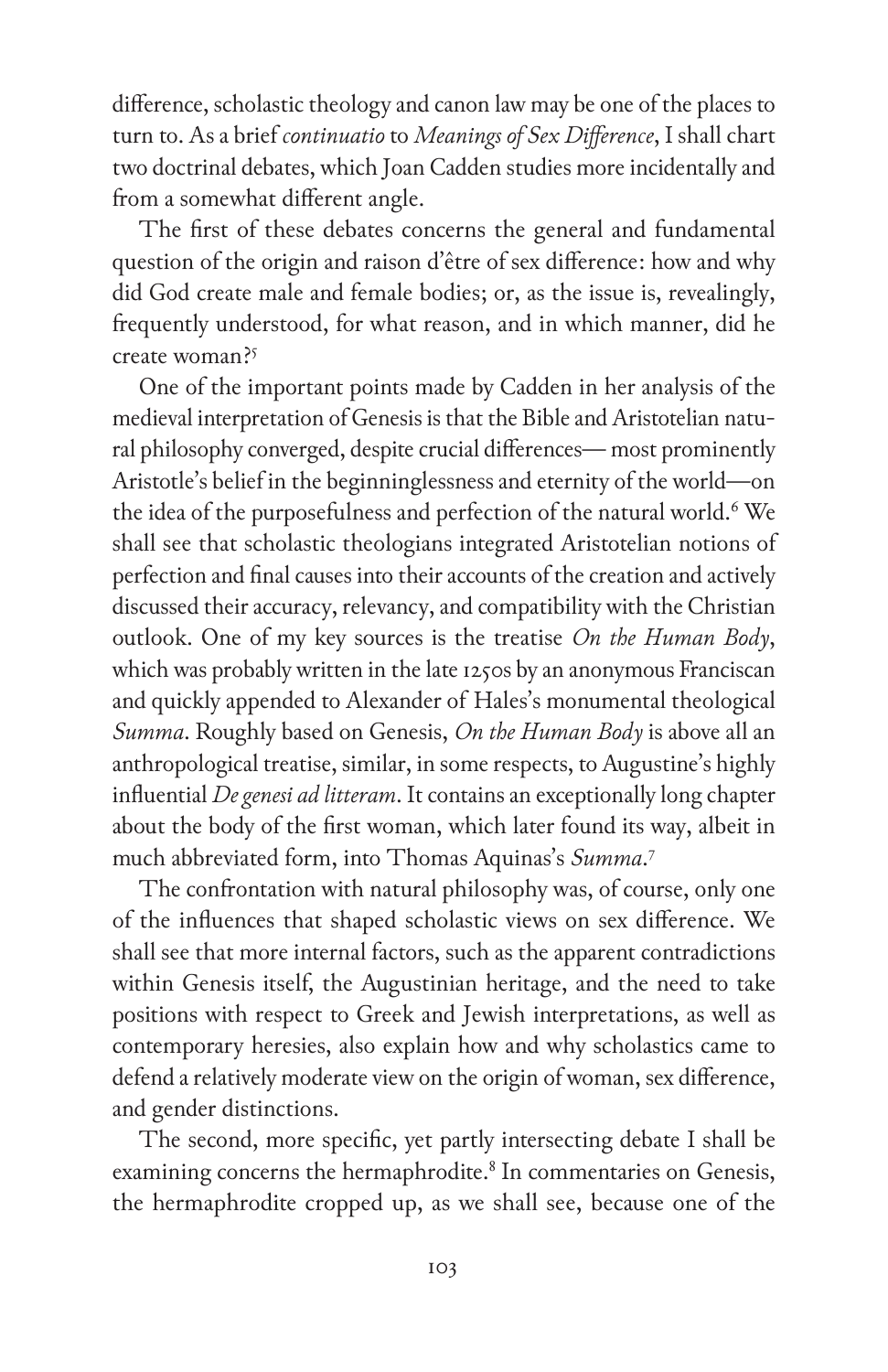interpretations which the scholastics rejected was the idea that the first human had been an androgynous being. Theologians and, especially, canonists were also interested in the hermaphrodite for more practical reasons, which reveal some of the social implications of sex difference. They asked how hermaphrodites must be baptized, whether they should be allowed to marry—and if so, with partners of which sex?—and whether they might be ordained as priests.

Despite the fact that medieval medicine and natural philosophy provided purely naturalistic explanations for the existence of hermaphrodites, Joan Cadden has argued that anatomically ambiguous individuals were, even in scientific texts, often seen as rebellious and disruptive in accordance with more widely held views in various sectors of medieval society. There was a general tendency, she suggests, "to reduce [hermaphrodites] to permutations of the conventional categories of masculine and feminine," which precluded any clear distinction between various forms of sexual ambiguity. While gender paradoxes could have a positive value in certain forms of religious language (such as the metaphor of Jesus as mother), "canonists reflecting on unusual anatomy or behavior in ordinary people sounded more hostile."9

The discussions about the hermaphrodite in theology and canon law largely substantiate Joan Cadden's analysis, yet allow us to qualify it on some points. We shall see, in particular, that canonists generally discussed the problem of the hermaphrodite's access to the sacraments in morally neutral tones. Their approach to sexual identity was, moreover, highly pragmatic and made room for social criteria. Debates about the specific and limiting case of the hermaphrodite can, finally, be read as more generally indicative of the importance of sex difference and gender distinctions. Such a reading suggests that canon law, compared to other intellectual frameworks, was relatively egalitarian.

## **The Creation of Sex Difference**

Genesis tells two different stories about the origin of sex difference. According to the first (Gen. 1:27), God created man and woman as the crown on the six-days' work: "[He] created man in his own image, in the image of God created he him; male and female created he them." The second, most familiar, account (Gen. 2:21–22) describes how God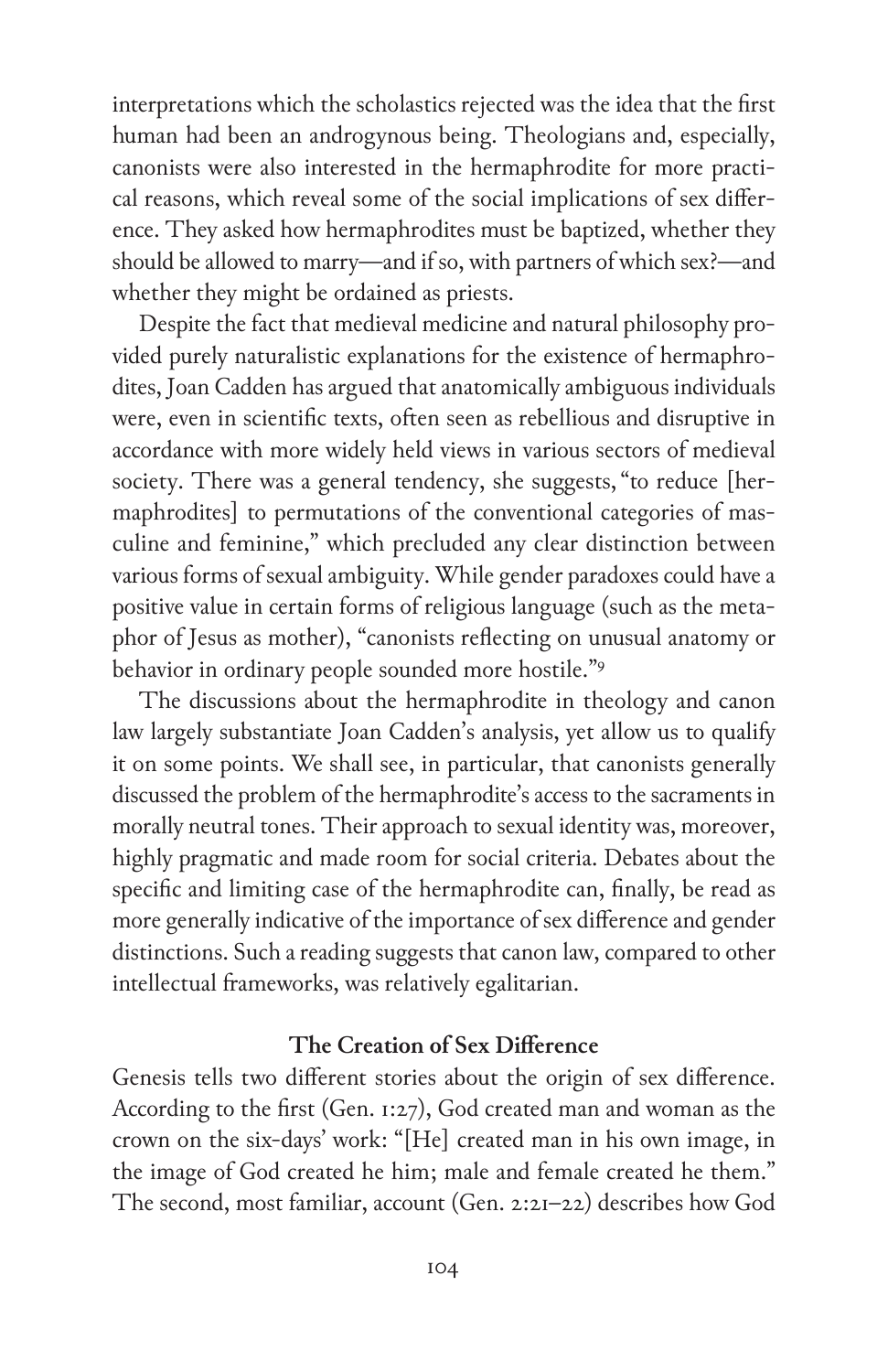first fashioned man from the earth and then created paradise for him, as well as the animals, which he placed under his command. At Adam's request for a companion, God made him fall asleep and fashioned woman from his rib. After the Fall, she would be known as Eve.

The differences between these accounts had stimulated debates about the origin of sex difference since Antiquity, among both Christians and Jews. One of the solutions to the apparent contradictions of Genesis was the Jewish legend of Lilith. According to this tradition, Lilith, not Eve, was the first woman. Created from the earth, like Adam, Lilith proved rebellious and unfaithful, demanding total equality with her husband and eventually abandoning him for the company of demons. Faced with Adam's despair, God then created a second woman from his rib, in the hope that this would make her more faithful.

It would seem that medieval theologians discovered the story of Lilith only at the end of the twelfth century, probably through personal contacts with Jewish informants.10 Whatever the case, scholastics never took this particularly misogynous interpretation of Genesis very seriously and dismissed it, without much debate, as a frivolous Jewish fable. Despite his knowledge of Hebrew and his interest in Jewish exegesis, the Franciscan Nicholas of Lyra, author of a hugely influential commentary on the whole Bible, did not even mention Lilith.<sup>11</sup>

However, the fundamental idea behind Lilith's legend, i.e., that the manner in which God created man and woman reveals his social intentions and that woman's origin determines her relationship towards her husband, is, as Joan Cadden has pointed out as well, also a prominent feature of Christian exegesis. The position of medieval commentators is more moderate, but, as so often, not without ambiguities.<sup>12</sup> Some claimed that God created woman from Adam's rib, and not from the earth, in order to stimulate his love for her.<sup>13</sup> Others added that conjugal love is vital for the human race, since husband and wife must stay together all their lives, and that this is why among all living beings, only the human female is created from the male.14 By choosing to fashion woman from Adam's rib, rather than his head or his foot, God was taken to show, moreover, that woman should neither dominate her husband, nor be his servant, but, instead, a true companion.<sup>15</sup> However, as many theologians pointed out, the manner of creation of woman also indicates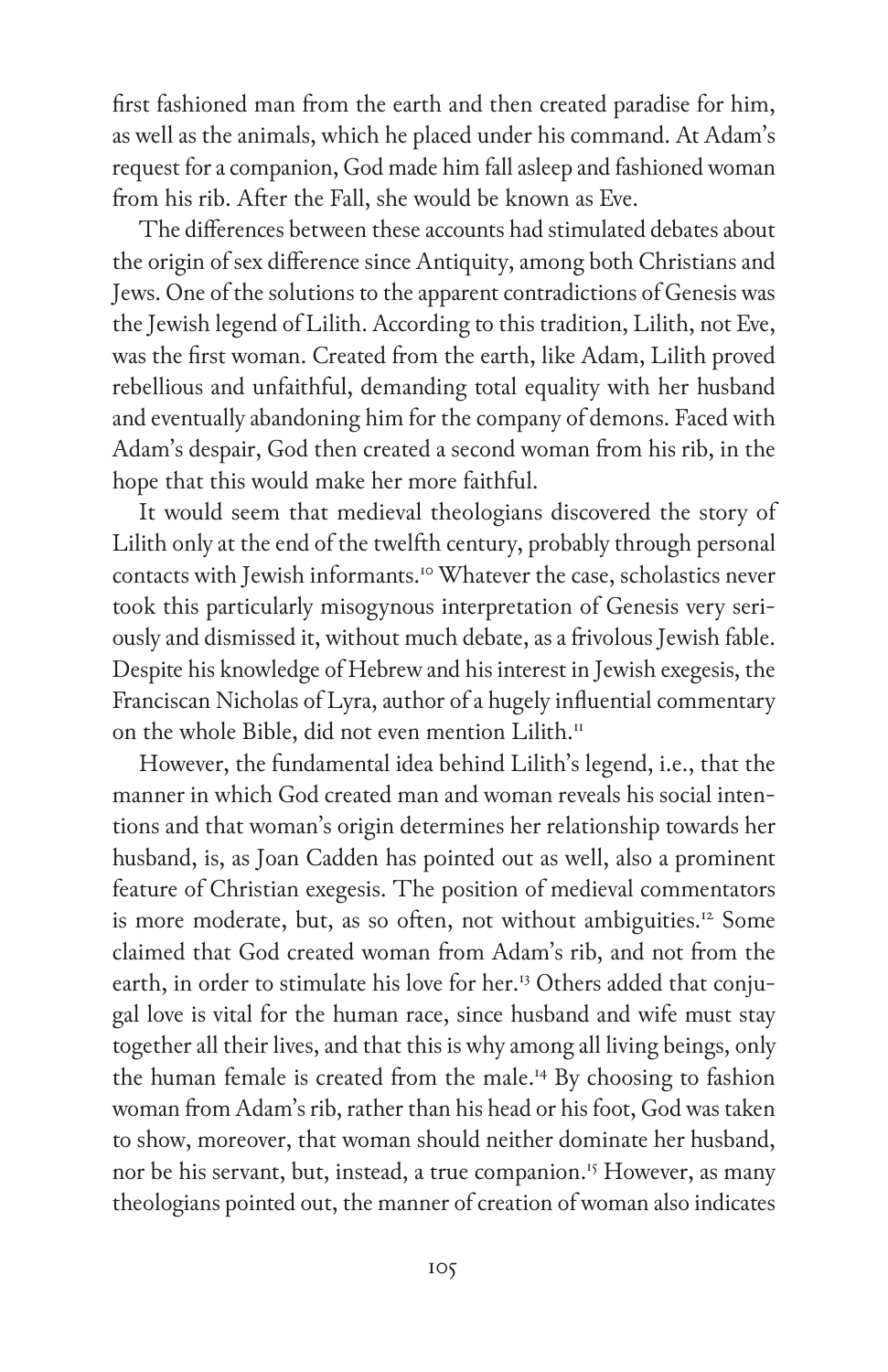that the relationship is not an equal one. Woman is created from the man, and not the opposite, so that she be under his authority (*ut ab eo regatur*) within marriage. Paul's statements that the man is the head of the woman (I Cor. 11.3) and that the woman has been created for the man, and not the man for the woman (I Cor. 11.8–9) helped to buttress this point. The story of creation thus served to affirm the natural submission (*secundum conditionem naturae*) of wife to husband.16

Whereas Lilith's legend doubles the creation of the first woman, another Jewish solution to the contradictions of Genesis doubles the body of the first human.<sup>17</sup> According to this interpretation that was already signalled by Augustine, God had first created an androgynous double being (the first creation story), which he later cut in half to create man and woman (the second story). Apart from important philological arguments against this interpretation, which I shall not dwell on here, scholastics rejected it for moral and philosophical reasons not found in their Patristic models. 18

In the 1190s, the Parisian theologian Peter the Chanter launched a strongly anti-homosexual reading that would be taken up by several later commentators. He argued that had the first human indeed been an hermaphrodite, God would seem to have given homosexuals a justification for having sex with a man instead of a woman, "as if men have both sexual organs."19 The association between sexually ambiguous anatomy and behavior in itself was not new. Ancient animal lore, which had found its way into medieval bestiaries and encyclopedias, already presented some animals, such as the hare, the hyena, and the weasel as both homosexual and hermaphroditic (or as changing their sex regularly).<sup>20</sup> Less frequently, it was claimed that some hermaphroditic animals, such as the hare, could self-reproduce.<sup>21</sup>

The author of *On the Human Body* cited these and similar animal legends explicitly, but confronted them with Aristotelian philosophy and zoology. His rejection of the hypothesis of an androgynous first human was based on the idea of the perfection of paradise and the order of nature. At first sight, the union of male and female in one individual, and the concomitant possibility of self-reproduction, might seem to exemplify the Aristotelian claim that nature favors simplicity, economy, and self-sufficiency. However, the author of *On the Human*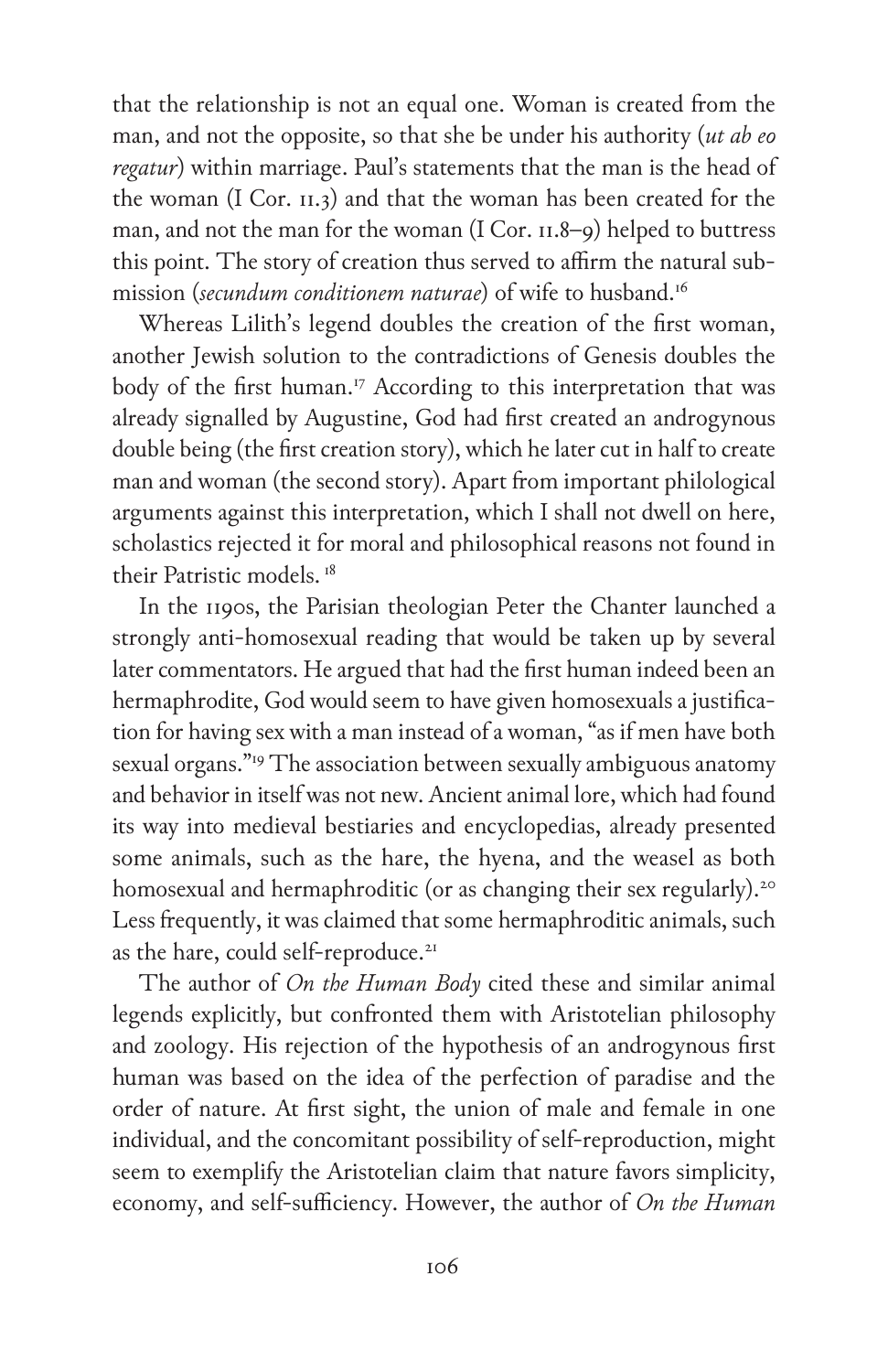*Body* doubted, like most scholastic philosophers, that hermaphrodites could self-reproduce. More important, he noted that nature, according to Aristotle, also respects other, more pressing, criteria of perfection, such as the separation of active (male) and passive (female) principles. As a mixture of male and female, the hermaphrodite incarnates disorder (*confusio*), which nature abhors, rather than the perfection she seeks. Worse, this physical condition allows for sex-role inversion, which, in humans, the noblest of all animals, is an abomination (*abusio*). God created woman "to avoid that the union of the sexes in one and the same person causes confusion, which both nature and the right judgement of reason flee."22 As mixtures of the active and the passive, male and female, and unable to control their sexual capacities, hermaphrodites violate the order of nature, which is understood both as a physical system and a moral norm.

The confrontation with Greek exegetical traditions led scholastics to make a more positive case in favor of sex difference and the creation of woman. Several Greek Church Fathers had presented sex difference as a result of sin and claimed that humanity, in its original state, had been not androgynous, but entirely asexual. This strongly neoplatonic reading, which goes back to Philo of Alexandria and Origen, is based on a radical distinction between body and soul and on the idea of creation as a progressive departure from the spiritual towards the inferior world of material bodies. In this view, the first creation story in Genesis had to be understood as the creation of the human soul, which is immaterial and asexual, while the second described its incorporation, leading to the appearance of sex difference. Gregory of Nyssa, followed by John Damascene, qualified sex difference more explicitly as a result of the Fall. Created after God's image, original human nature was incorporeal, eternal, and asexual; this is the existence humans will recover after the Resurrection. However, since God foresaw that, because of their sin, Adam and Eve would lose their immortality, he created beforehand the means for them to overcome death. According to Gregory of Nyssa, sex difference existed in paradise, but already deviated from the prototype of human nature in God's mind. Moreover, prelapsarian bodies were spiritual and pure in nature, allowing them to reproduce asexually, like angels. In this view, sexuality only became useful after the Fall.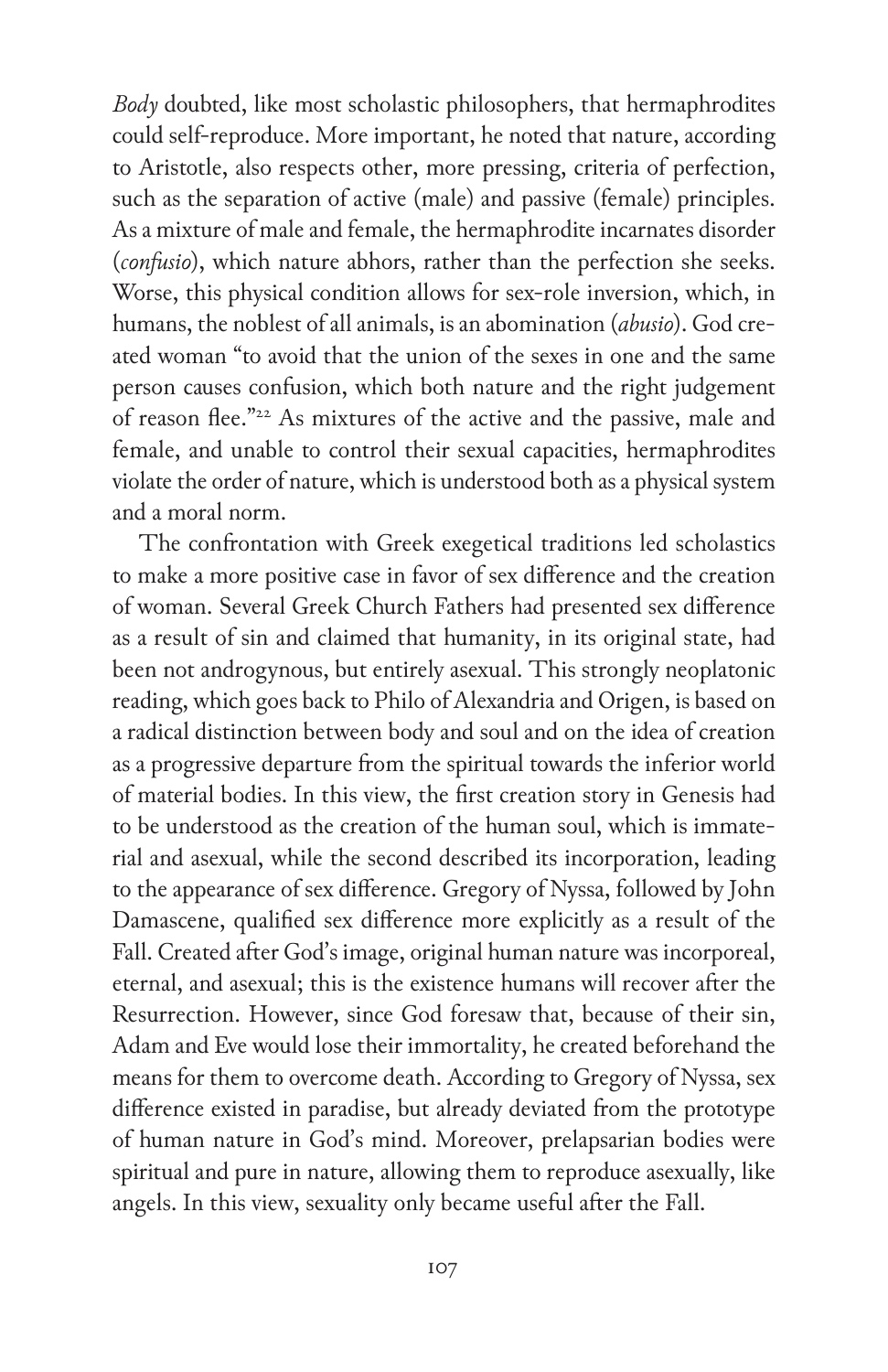Augustine had already firmly rejected this view of creation. Even though he agreed that sex difference is not part of God's image in humanity, he held that it is all the same part and parcel of human nature created according to Divine will. Its goal is procreation, sanctified by marriage. For any other purpose, a male companion would, so Augustine stated, have been preferable. Had they not sinned, Adam and Eve would have had intercourse and would have procreated in paradise (albeit not to guarantee the survival of the human race, but to replace the fallen angels). Intercourse would, however, have been devoid of sin or shame, an act as neutral as a handshake. Augustine thus took position not only against Manicheism and extreme asceticism (by emphasizing both the sanctity of marriage and the natural character of generation and sexual difference), but also against Pelagianism (in defending the real consequences of the Fall).

The author of *On the Human Body* took up afresh this Augustinian justification of sex difference in the light of the new Aristotelian natural philosophy, while, at the same time, criticizing the famous Aristotelian description of woman as a "failed man" (*mas occasionatus*). For, if woman is, as suggested by Aristotle in *On the Generation of Animals* (II.3.737), an error of nature, how can she be present in paradise? The author of *On the Human Body* was not the first theologian to come up against Aristotle's expression. Thirty years earlier, William of Auvergne, master of theology at the University of Paris, and, from 1228 on, bishop of that city, was one of the first readers of Michael Scot's Latin translation of Aristotle's zoology.<sup>23</sup> He cited Aristotle's qualification of womankind within a long justification of Christian marriage based, among other arguments, on the perfect complementarity of male and female in procreation. Even though women's role in generation is only passive and ancillary, both sexes are good and praiseworthy in themselves. From this perspective, calling woman a failed male is unacceptable (*nec est audiendum Aristoteles*) and even seems to imply a justification of homosexuality.<sup>24</sup> If a man is allowed to have intercourse with an imperfect male, would it not follow that he may do the same with a perfect woman, i.e., a man?

At the time when William wrote his *De sacramentis*, Aristotle's books on natural philosophy had not yet become authorative; in Paris they were even still officially banned. This may explain William's highly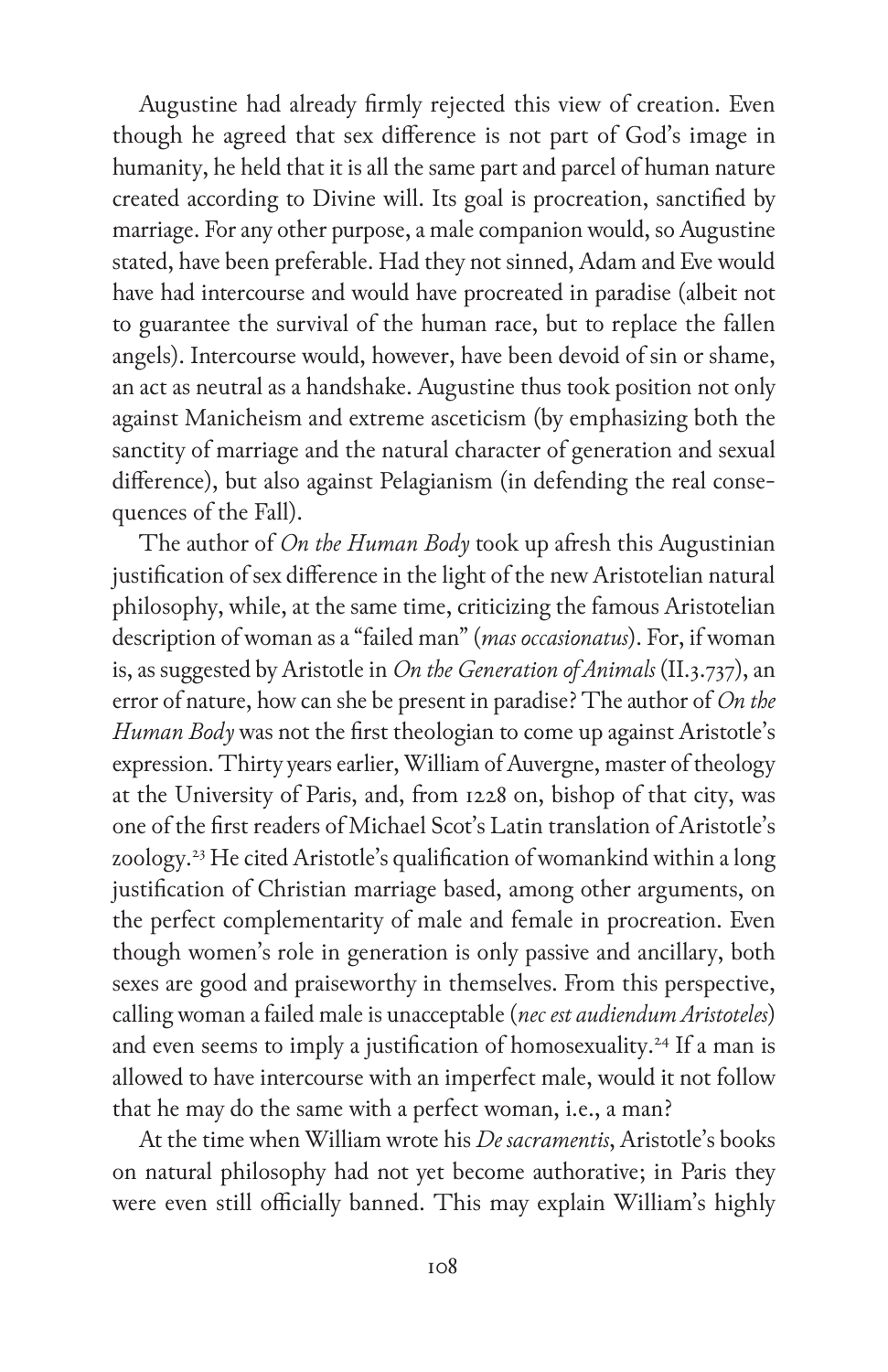selective use of Aristotle, adopting, without saying so, the Aristotelian theory of generation (which allowed him to qualify men and women as complementary, the male being active, the female passive), while also dismissing without qualms his definition of woman as a failed male, even though the latter is a direct corollary of the Aristotelian theory of generation.

The anonymous author of *On the Human Body* shows a more thorough understanding of what Aristotle had meant. He had called woman a *mas occasionatus* because, in his view, in every specific act of generation, nature aims for a boy. In this sense, the generation of girls is due to a defect of the natural powers and can be assimilated to the generation of a monster. However, Aristotle hastened to add, contrary to real monsters, women are necessary for the perpetuation of the species and thus have a final cause.

Even though the anonymous Franciscan accepted this analysis, he did not fail to realize that the Aristotelian justification of the female as a necessary error of nature led to problems when applied to the prelapsarian state, when humankind enjoyed immortality and perfect physiology. As shown by Peter Biller, scholastic theologians had, by 1250, started to ask questions about the proportion of men and women in paradise had Adam and Eve not sinned.<sup>25</sup> They argued that letting perfect nature follow its course, Adam and Eve would only have had boys (or at least far more boys than girls), skewing the sex ratio and jeopardizing future procreation. In order to conceive girls, Adam would have had to rein in his sperm by the force of his imagination, and thus by an act of the will.<sup>26</sup>

However, if the generation of girls only comes naturally after the Fall, in an already degenerated nature, one would seem to slip back into the error of the Greeks, who considered sex difference as a consequence of sin. At the time, refuting this old error may well have seemed urgent, because the Church saw itself confronted by the heresy of the Cathars, who rejected the body, sexuality, and the sacrament of marriage and were particularly wary about female physiology.<sup>27</sup> The author of *On the Human Body* seems aware of this danger, because he stressed, citing Augustine and Julian of Toledo, that the female sex is not a sin, but a natural state (*non est vitium sexus femineus, sed natura*); part and parcel of the "Truth of human nature." After the Resurrection, our bodies will be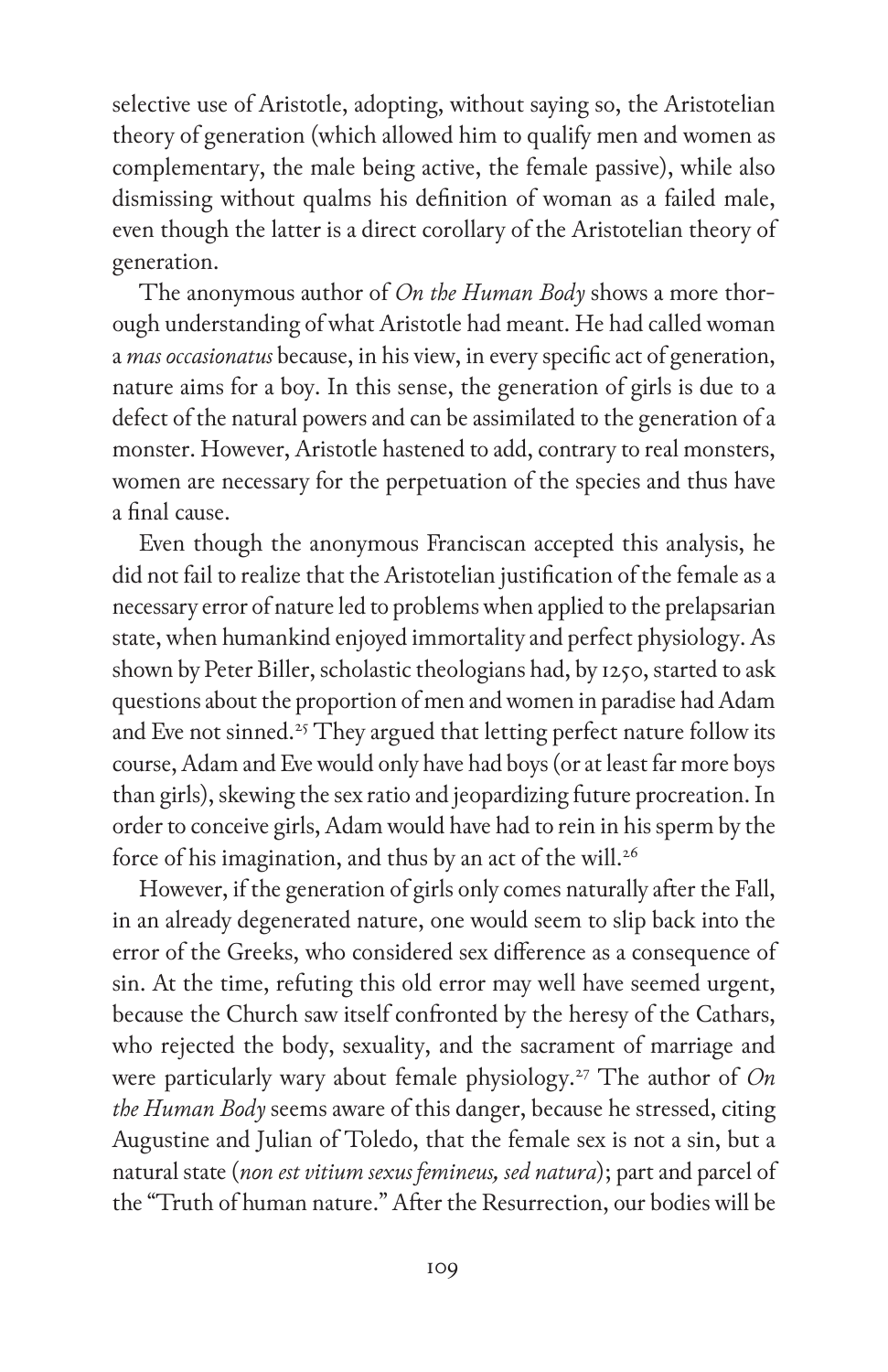perfect, and they will be male and female bodies.<sup>28</sup> However, humankind will, then, no longer procreate. The glorious body has a sex, but it has no sexuality.29 With this appeal to the scholastic concept of the *veritas humanae naturae*, the author of *On the Human Body* moved away not only from Aristotle's but also Augustine's purely utilitarian justification of sex difference, which valued woman only with respect to her role in generation. 30 Sex difference appears here, rather, as an essential and intrinsic trait of one and the same human nature.

## **The Hermaphrodite, the Sacraments, and the Construction of Gender**

Even though theologians barred the hermaphrodite from paradise, they recognized the existence of anatomically ambiguous individuals since the Fall. Consequently, theologians and, especially, canonists asked how the Church should treat hermaphrodites and, more specifically, whether, and under which circumstances, they could receive the sacraments of baptism, marriage, and ordination. As has been pointed out by Joan Cadden and others, medieval physicians and philosophers held that sex difference admitted of degree, while some medical models implied the existence of a perfect intermediary between man and woman, for example in linking sex determination to the place occupied by the seed in the uterus (left/right) and by assigning to the hermaphrodite a place in the middle.<sup>31</sup> However, from the thirteenth century on, as Aristotle's influence made itself increasingly felt, it was usually claimed that one of the sexes necessarily dominated, although it might be difficult, in practice, to establish which. Canonists and theologians also tended to fit the hermaphrodite into a binary construct. Robert of Courson, a student of Peter the Chanter, backed up this legal reductionism with a reference to the opinion of the physicians.<sup>32</sup> More commonly, canonists and theologians recognized the existence of a pure middle term, besides predominantly male and predominantly female hermaphrodites.

Interestingly, anatomy was, however, of relatively limited importance as a criterion for classification. When physical appearance did play a role, it was as much about beards, which can be seen without invasive examination, as about penises, breasts, or vaginas. Canonists seem to have viewed the sexual identity of hermaphrodites above all as a social reality. Peter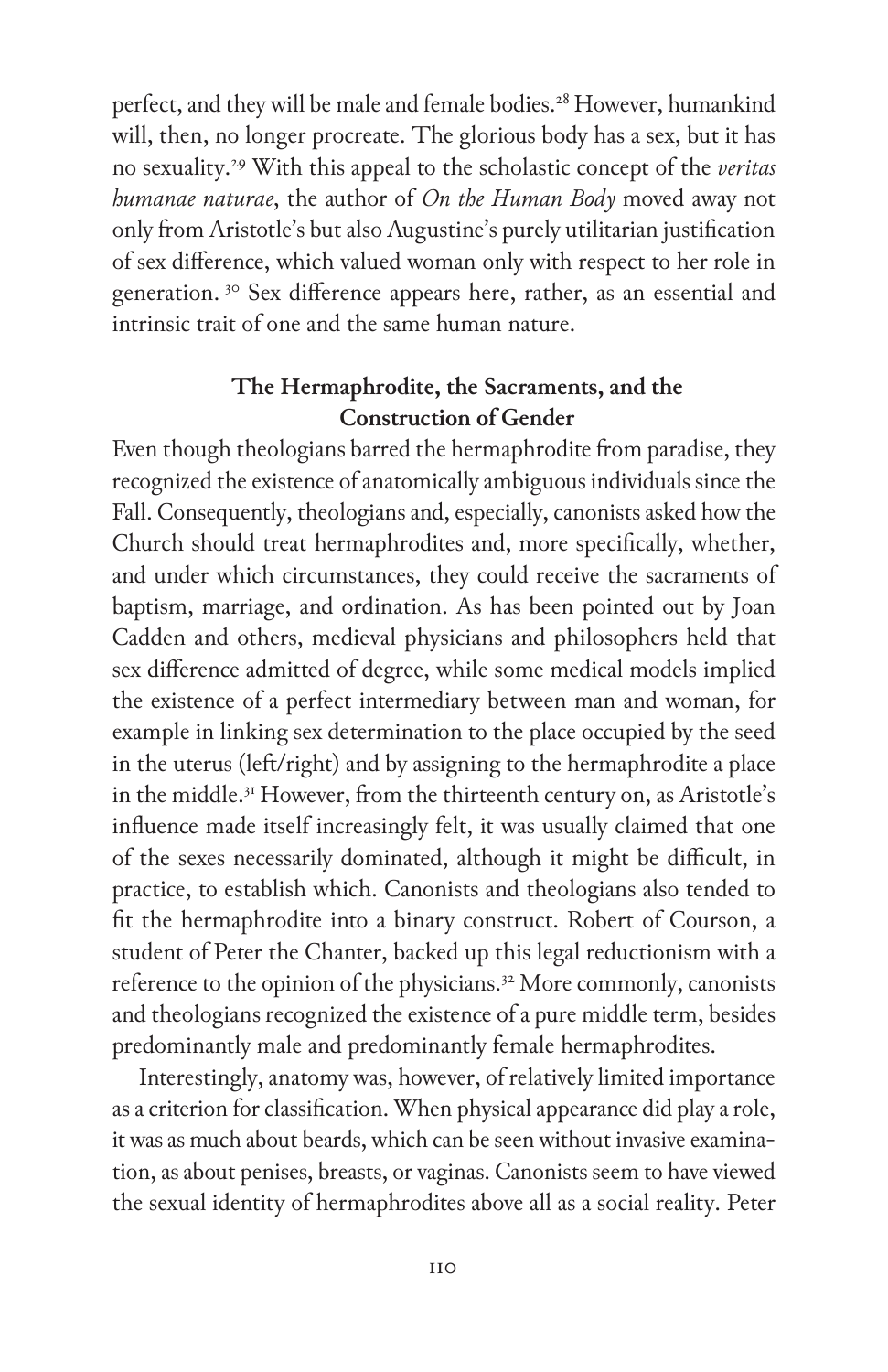the Chanter signalled that the Church allowed hermaphrodites to marry according to the sexual organ which procured the most pleasure.<sup>33</sup> His near contemporary, the great Bolognese canonist Huguccio, insisted not on sexual function, but on public behavior as indicative of the underlying real sex. If hermaphrodites prefer male activities and the company of males, the law will consider them accordingly.<sup>34</sup> Even though gender is not a matter of pure choice, hermaphrodites can, according to this model, influence their assigned identity by their behavior. This approach to gender is all the more remarkable as in a similar context, that of the obstacles to marriage, examining the (male) genitalia is the principal proof to determine whether the marriage has been consummated or not, a condition of its validity.35

The hermaphrodite is hardly a staple topic in medieval canon law and theology. Debates about the hermaphrodite's access to the sacraments are concentrated in a rather brief period of time, between the 1170s and the early decades of the thirteenth century. The problem did find its way into a popular late medieval collection of questions related to nature and the human body.<sup>36</sup> However, canonists and theologians seem, by then, to have lost interest themselves. The same is true, as suggested by Nicholas of Lyra's commentary on Genesis, of exegetes. Nicholas based his refutation of the idea of an androgynous first human being not on its sexual ambiguity, but on its doubleness, citing a pair of female siamese twins as an analogy.37

A comparison with medieval Muslim law provides another standard against which to evaluate the scholastic debates about the hermaphrodite. In Muslim law, the cases and contexts taken into consideration are much more diverse, ranging from rules for pilgrimage, prayer, ritual purity, the washing of a corpse before burial, the wearing of jewelry and silk clothing, to cases of libel and the rules for succession. $38$  This greater richness may well reflect the more fundamental importance of gender distinctions in the societies of the Middle East. By comparison, medieval canon law tends to treat men and women equally, except in special cases like the priesthood. For instance, while Roman law (in which the hermaphrodite, revealingly, also plays a prominent role) refuses the testimony of a woman for the drawing up of a will, her testimony is valid in the ecclesiastical courts.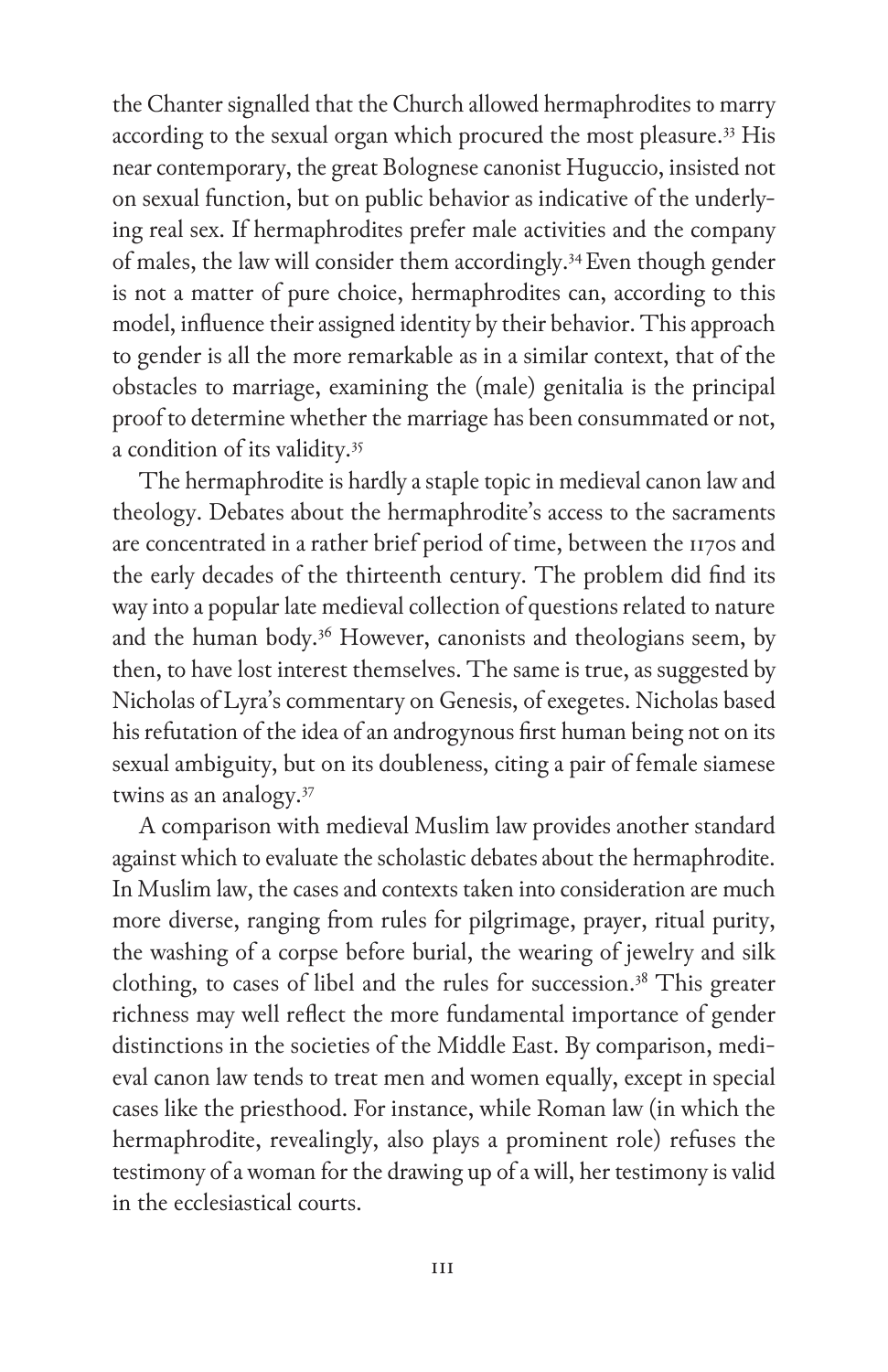For baptism, sex is of little importance, since males and females can receive the sacrament and since the sacramental formula is the same for both. Only the name of the child is sex-specific. Peter the Chanter laconically recommends the use of a male name when in doubt about the dominant sex; if necessary, its female variant may later be used for the sacrament of confirmation. The same rule applies to emergency baptisms during a difficult birth, when the sex of the child is still unknown.<sup>39</sup> Despite the fact that the male name is clearly the default here, access to baptism itself is not at issue.40 The same structural parallelism holds true for the sacrament of marriage. Both predominantly male and predominantly female hermaphrodites may marry a partner of the sex opposite to the hermaphrodite's own dominant sex.

By contrast, since women cannot be priests, only predominantly male hermaphrodites may be ordained. Canonists justified this solution by the principle in civil law that prohibits women and female hermaphrodites, but not male hermaphrodites, from testifying for the drawing up of a will (Huguccio assimilates the "pure" hermaphrodite legally to a woman, because it cannot be said that the male element dominates).<sup>41</sup> In other contexts, canon law refuses even the ordination of predominantly male hermaphrodites, but this exclusion is based not on their sexual ambiguity but on their monstrosity, physical defects being, like illegitimacy or illiteracy, an obstacle to the priesthood.<sup>42</sup>

Scholastic debates about Eve and the hermaphrodite would both seem to reflect, in their own way, the universalism of the Christian tradition, which downplays sexual or ethnic differences in order to celebrate the fundamental unity of humankind. In the medieval law of the Church, the hermaphrodite is a discrete presence, when compared to other law systems. Likewise, *On the Human Body* represents the culmination of the scholastics' efforts to comment on the creation of woman anthropologically; later debates lack the vivacity and urgency of this treatise.43 Of course, this does not mean that theologians and canonists were indifferent to sex difference, and even less that they viewed sexual ambiguity favorably. In commentaries on Genesis, medieval theologians based their justification of the creation of woman to a large extent on the rejection of physical conditions that compromised the binary division between the sexes. In the eyes of medieval theologians, hermaphrodites' supposed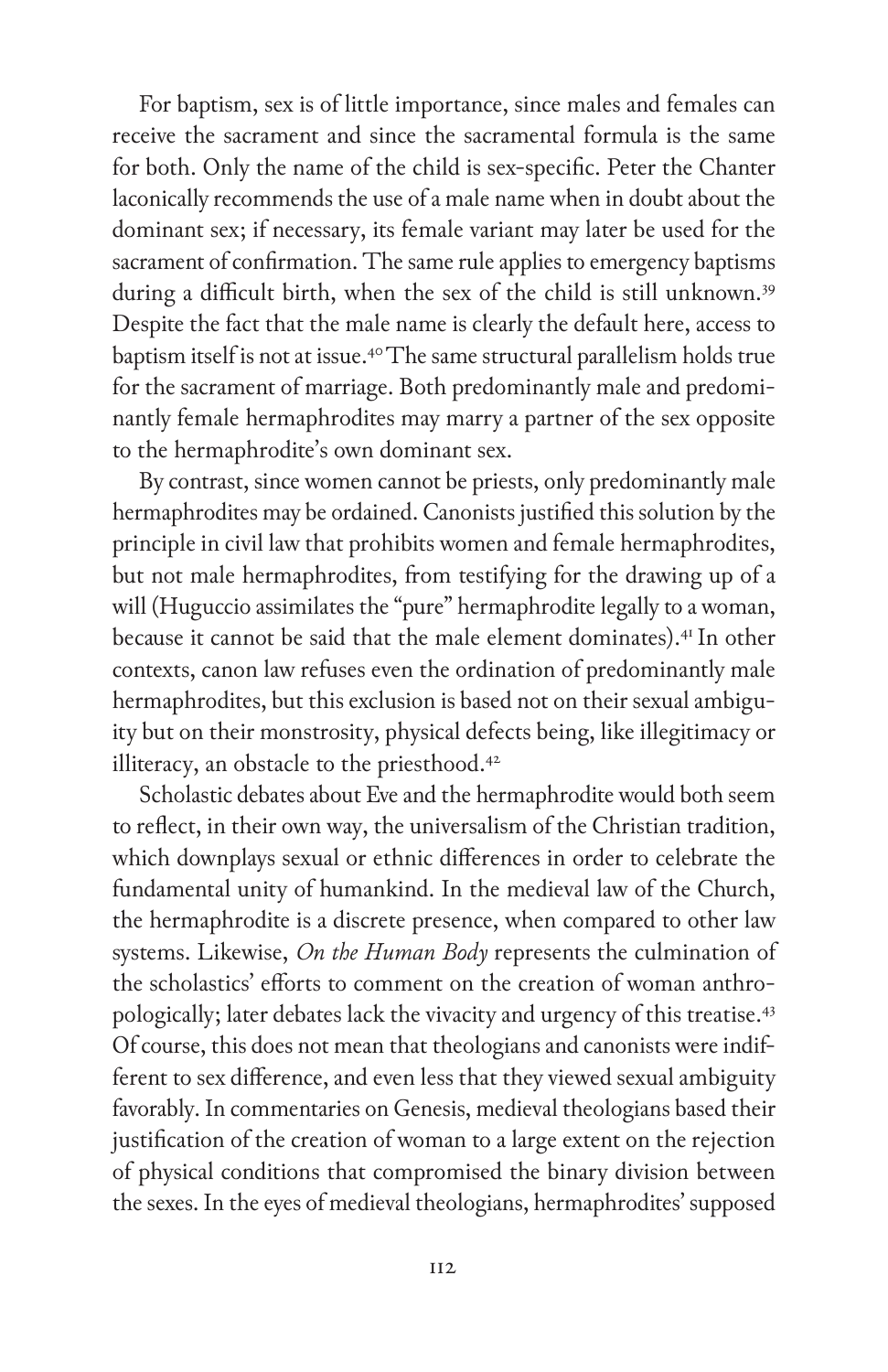capacity for alternately adopting male and female roles in intercourse likened them to homosexuals and made them the object of condemnation and indignation. In *On the Human Body*, hermaphroditism appeared both as an error of and a vice against nature. That sex role inversion was indeed the central issue is confirmed by Nicholas of Lyra, who replaced the hermaphrodite by siamese twins. Monsters, he argued on Aristotelian lines, are "accidents" of nature and as such incompatible with the perfection of paradise.44 The order of nature does, however, not have a moral connotation here, and Nicholas's tone is perfectly neutral.

While theologians, in their commentaries on the creation, condemned hermaphrodites in extremely harsh terms, canonists tended to discuss their access to the sacraments in a remarkably neutral way, while defending a largely constructivist and pragmatic view of gender. However, the reversal of sexual roles in the case of remarriage shows the limits of this relative tolerance even here. According to Peter the Chanter, hermaphrodites had to adopt a gender and stick to it for the rest of their lives. If they had no clear preference, they had to remain celibate "in order to avoid any resemblance with the inversion of the sodomites, whom God abhors."<sup>45</sup> Peter the Chanter is, of course, not a canonist but a theologian, and it is surely significant that I have not found this precise position and wording, including the reference to sodomy, among the canonists themselves. However, according to the *Glossa ordinaria*, Huguccio dismissed the question of remarriage as "monstrous."46

The possibility of sex role inversion was perceived as a danger to the order of nature, understood both as a physical system and a moral code. Women's undisputed place in this natural order was, as we have seen, not without ambiguities. While defending the female condition as part and parcel of the Truth of human nature, scholastic theologians underscored that her submission to her husband was just as natural. In fine, scholastic debates about Eve and the hermaphrodite confirm the extreme complexity and multilayeredness of medieval meanings of sex difference, so masterfully brought to light by Joan Cadden.

*Université Paris Diderot–Paris 7 / Institut universitaire de France*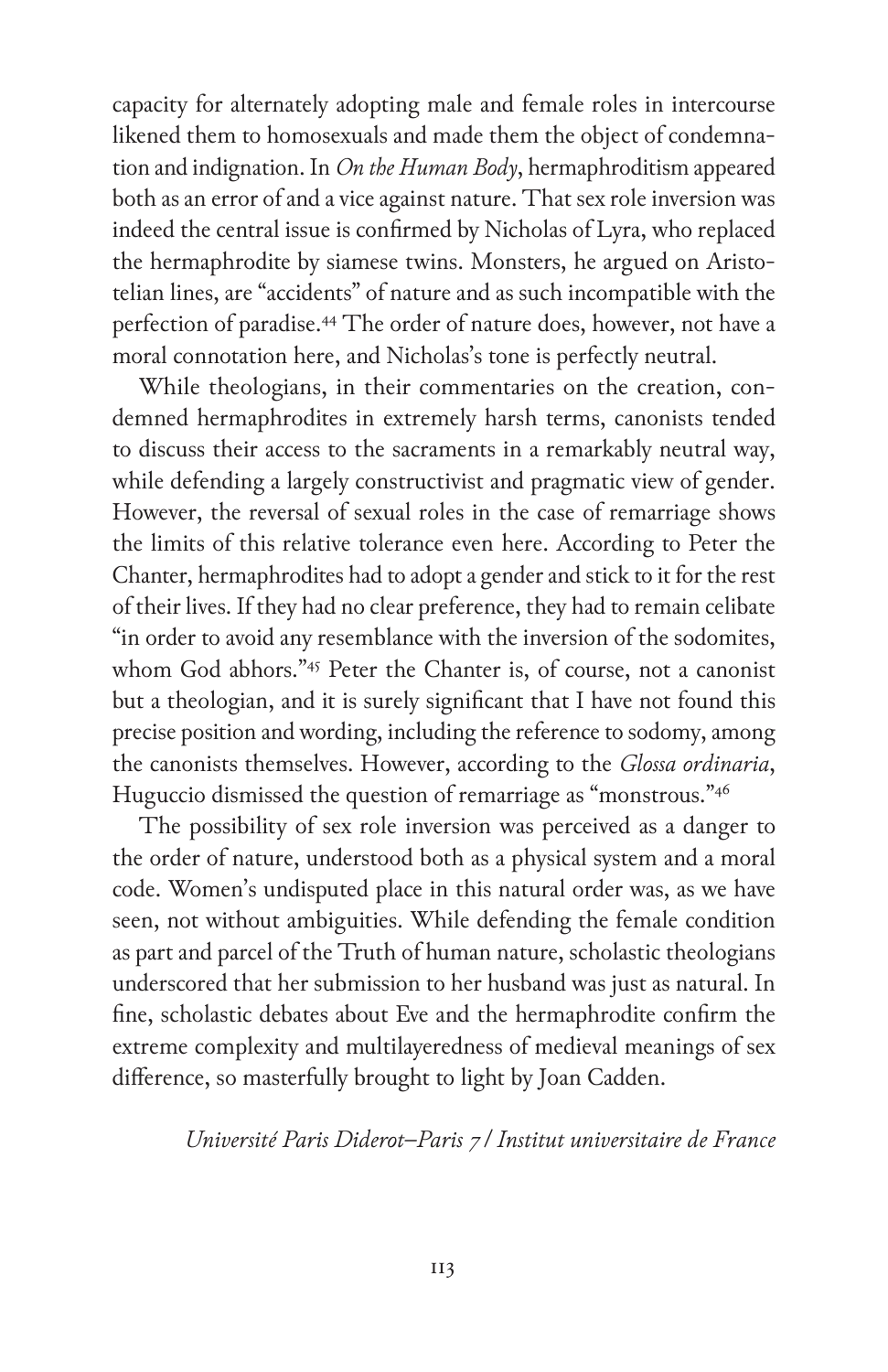## **WEND NOTES**

1. In her soon to be completed new book on views about male homosexuality in medieval commentaries on and manuscripts of Aristotle's *Problemata*, this sensitivity to the literary and material form of medieval debates is even more marked. Parts of the book have already been published as separate articles: "Nothing Natural is Shameful: Vestiges of a Debate about Sex and Science in a Group of Late-Medieval Manuscripts," Speculum 76 (2001): 66–89; "Sciences/Silences: the Natures and Languages of 'Sodomy' in Peter of Abano's Problemata Commentary," in *Constructing Medieval Sexuality*, ed. Karma Lochrie, Peggy McCracken, and James A. Schultz (Minneapolis: University of Minnesota Press, 1998), 40–57; "Preliminary Observations on the Place of the Problemata in Medieval Learning," in *Aristotle's Problemata in Different Times and Tongues*, ed. Pieter De Leemans and Michèle Goyens, Mediaevalia Lovaniensia; ser. 1, st. 39 (Leuven: Leuven University Press, 2006), 1–20.

2. Joan Cadden, *Meanings of Sex Difference in the Middle Ages: Medicine, Science and Culture* (Cambridge : Cambridge University Press, 1993), 276–77.

3. Caroline W. Bynum, *The Resurrection of the Body in Western Christianity, 200 –1336* (New York: Columbia University Press, 1995); Peter Biller, "Introduction: John of Naples, Quodlibets and Medieval Theological Concern with the Body," in *Medieval Theology and the Natural Body*, ed. Peter Biller and A. J. Minnis (Woodbridge: York Medieval Press, 1997), 3–12; Idem, *The Measure of Multitude: Population in Medieval Thought* (Oxford: Oxford University Press, 2000); Alain Boureau, *Théologie, science et censure au xiii<sup>e</sup> siècle. Le cas de Jean Peckham* (Paris: Les Belles Lettres, 1999); Joseph Ziegler, "'Ut dicunt medici'. Medical Knowledge and Theological Debate in the Second Half of the Thirteenth Century," *Bulletin for the History of Medicine* 73 (1999): 208–37; Idem, "Medicine and Immortality in Terrestrial Paradise," in *Religion and Medicine in the Middle Ages*, ed. Peter Biller and Joseph Ziegler (Woodbridge: York Medieval Press, 2001), 201–42. See also Maaike van der Lugt, *Le ver, le démon et la vierge. Les théories médiévales de la génération extraordinaire* (Paris: Les Belles Lettres, 2004) and Chiara Crisciani, "Aspetti del dibattito sull'Umido radicale nella cultura del tardo Medioevo (secoli XIII–XV)," in *Actes de la II trobada internacional d'estudis sobre Arnau de Vilanova*, ed. Josep Perarnau (Barcelona: Institut d'estudis catalans, 2005), 333–80.

4. This is the case, for instance, for the views on the role of the male and the female in reproduction that are expressed in the debate about Mary's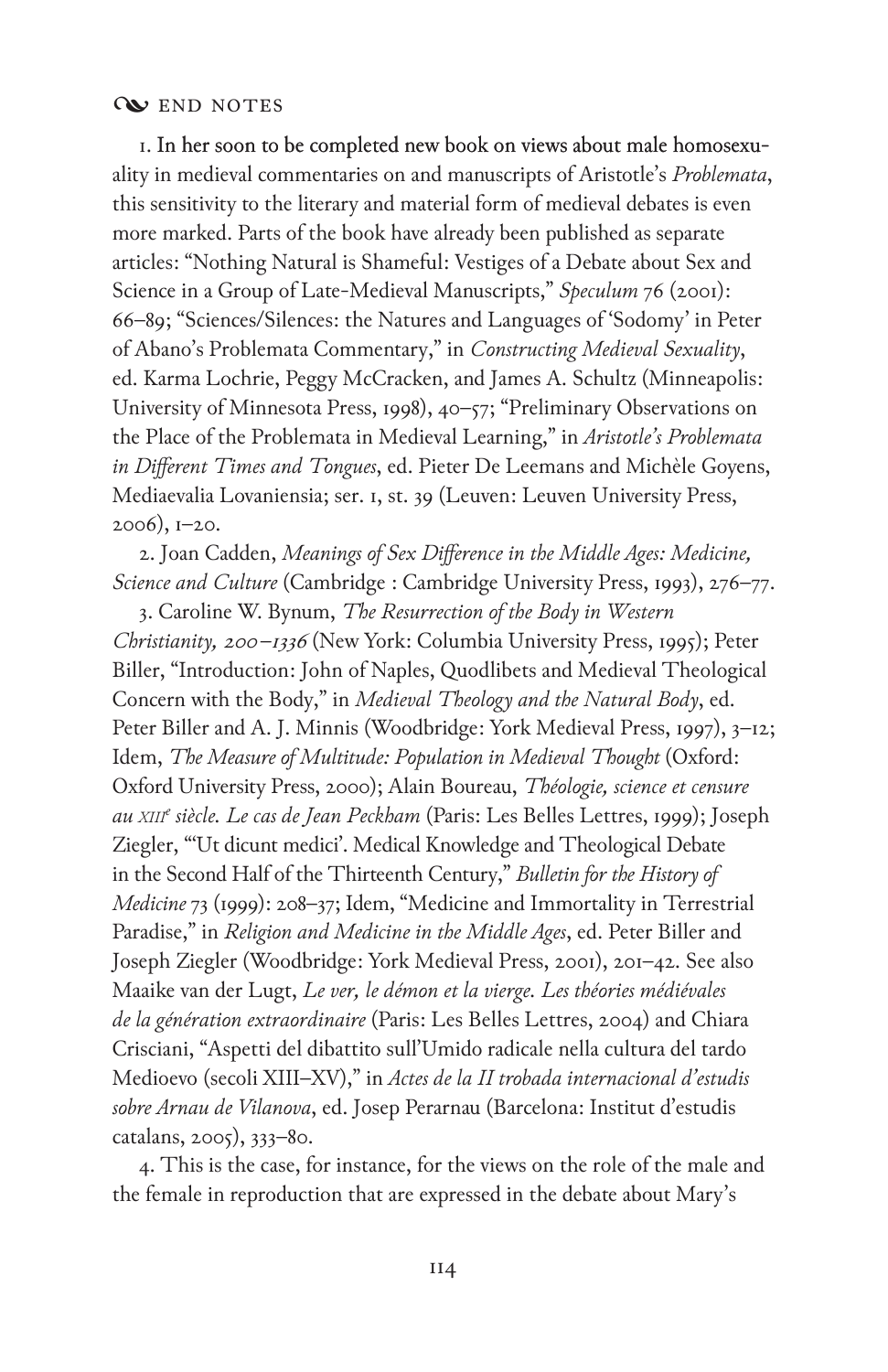contribution to the conception of Christ. Cf. Van der Lugt, *Le ver, le démon et la vierge*.

5. I have studied this theme in more detail in "Pourquoi Dieu a-t-Il créé la femme? Différence sexuelle et théologie médiévale," in *Ève et Pandora. La création de la femme*, ed. Jean-Claude Schmitt (Paris: Gallimard, 2001), 89–113 (notes on 262–67).

6. Cadden, *Meanings of Sex Difference*, 189–90.

7. *De corpore humano*, 'De corpore muliebri' = *Alexandri de Hales Summa theologica*, II, inq. iv, tract. ii, sect. ii, q. ii, 463–68 (Quaracchi: Collegium S. Bonaventurae, 1928), II, 610–30. Thomas Aquinas, *Summa theologiae*, 1a, q. 92, art. 1; 1a, q. 99, art. 2.

8. On this theme, see also my article "L'humanité des monstres et leur accès aux sacrements dans la pensée médiévale," in *Monstre et imaginaire social. Approches historiques*, ed. Anna Caiozzo and Anne-Emmanuelle Demartini (Paris: Créaphis, 2008), 135–62, (with Latin notes on http:// halshs.archives-ouvertes.fr/halshs-00175497/fr/).

9. Cadden, *Meanings of Sex Difference*, 201–2, 209, 212, 214.

10. Albertus Magnus, who tells the story of Lilith in more detail than his predecessors, may well have learned about it through his fellow friars at the convent of Saint-Jacques since the Dominican order counted, at the time, many Jewish converts. For more details, see Van der Lugt, "Pourquoi Dieu," 93–94.

11. Ibid., 92–95.

12. Cadden, *Meanings of Sex Difference*, 193.

13. For example Andrew of Saint-Victor, *Expositionem super Heptateuchum*, ad Gen 1:27 et 2:22, ed. Charles Lohr and Rainer Berndt, Corpus Christianorum Continuatio Mediaevalis 53 (1986), 21, 33; Thomas Aquinas, *Summa theologiae*, 1a, q. 92, art. 2.

14. Thomas Aquinas, 1a, q. 92, art. 2; Nicholas of Lyra, *Postillae*, ad Gen 1:27 (ed. Douai, 1627, I, c. 34). The *Glossa ordinaria* (ad Gen 1:27) explains the specificity of the creation of humankind by its unity rather than by the indissolubility of marriage.

15. For example, Hugh of Saint-Victor, *De sacramentis*, I, 6, 35 (*PL* 176, c. 284); Peter Lombard, *Sententiae*, II, dist. 18, 2, (*Magistri Petri Lombardi Sententiae in IV libris distinctae* [Grottaferrata, 1971–81], 2 vols, 1 : 416–17); Nicholas of Tournai, *In Pentateuchum*, ad Gen 2:21 (Paris, Bibliothèque Nationale de France, MS lat. 15572, fol. 114v); Hugh of Saint-Cher, *Postillae*, ad Gen 2:21 (ed. Cologne, 1621, 8 vols, I, fol. 5v); Albertus Magnus, *Summa*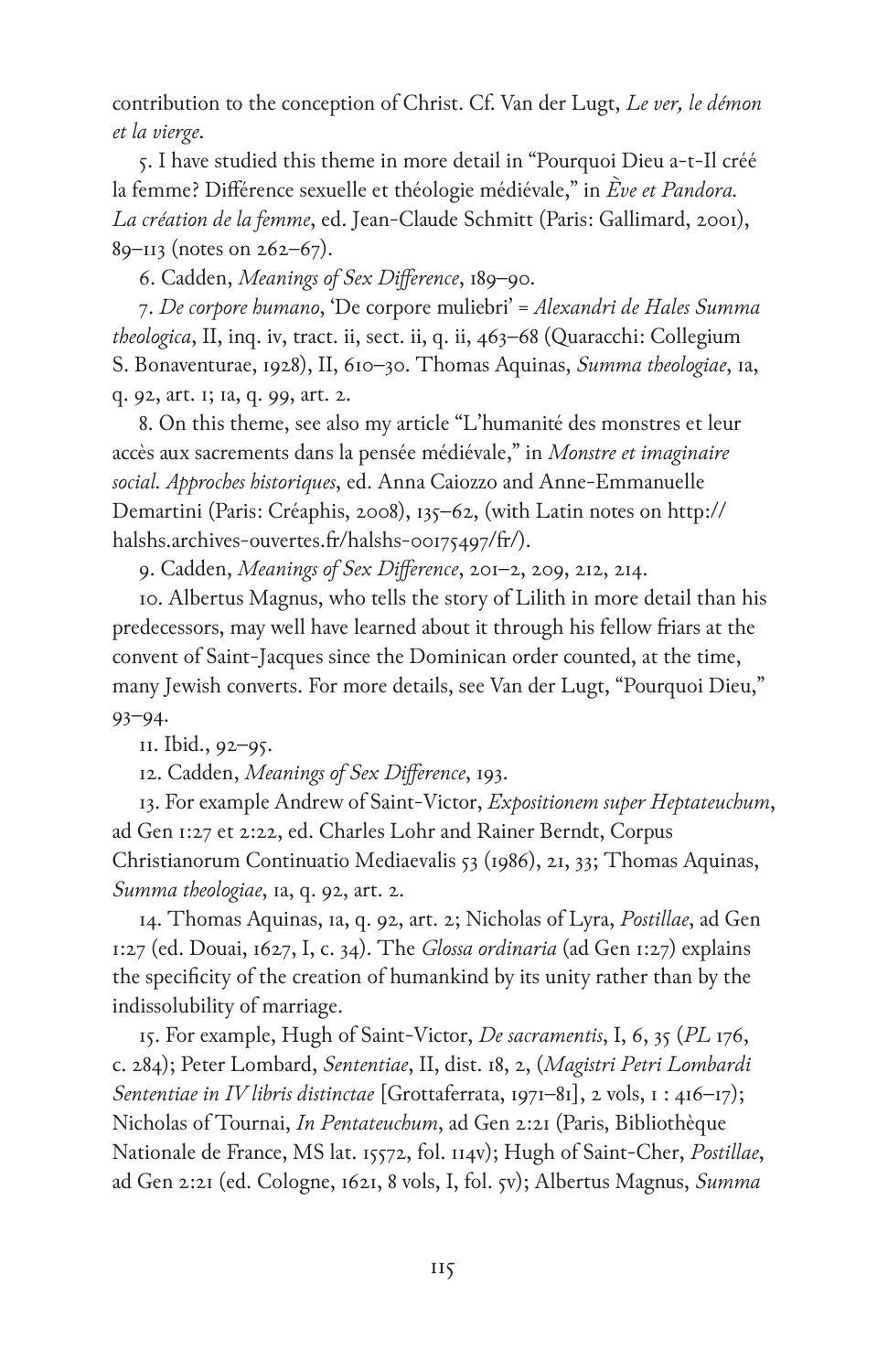*de creaturis*, II, q. 75, ad 4 (*Opera omnia*, ed. Auguste Borgnet, 35, 627); Thomas Aquinas, *Summa theologiae*, 1a, q. 92, art. 3.

16. *Glossa ordinaria*, ad I Cor 11 (ed. Strasbourg, 1480, without folio numbering). This interpretation is taken up in several doctrinal *summae*, for instance *Alexandri de Hales Summa theologica,* II, pars 1, inq. iii, tract. iii, q. ii, art. 1, 315, ad 5 (ed. cit., II, 379): "sicut originem sumpsit ex viro, ita debeat esse viro subdita secundum conditionem naturae," Thomas Aquinas, *Summa theologiae*, 1a, q. 92, art. 2.

17. However, before Nicolas of Lyra in the early fourteenth century, commentators knew the tradition only indirectly, through Augustine, who did not signal its Jewish origin. Cf. Van der Lugt, "Pourquoi Dieu," 96.

18. Ibid., 96–97.

19. Peter the Chanter, *Glossae super Genesim*, ad Gen 1:27 (ed. A. Sylwan, Göteborg, 1992, 40–41): "*Masculum et feminam creavit eos*. Sic construe ut locum habeat ratio, quasi dicat 'Deus creavit hominem', non solum unum hominem, sed duos, nec in uno tantum sexu, sed in utroque, quia *masculum et feminam creavit eos*, non androgynos, id est non hermaphroditos qui viri et mulieris simul habent instrumentum. Ergo pluraliter dicit, ne putaret homo sodomita posse abuti homine loco mulieris, quasi homo utrumque haberet instrumentum."

20. J. Boswell, *Christianity, Social Tolerance and Homosexuality. Gay People in Western Europe from the Beginnings of the Christian Era to the Fourteenth Century* (Chicago: University of Chicago Press, 1980), 137–43, 305–8.

21. Pliny, *Historia naturalis*, 8.81.218. However, medieval bestiaries and encyclopedias generally do not report this idea, but merely note the possibility for the same individual to adopt the male or the female role. For more details, see Van der Lugt, *Le ver, le démon et la vierge*, 93–94.

22. *De corpore humano*, De corpore muliebri, caput 1 = *Alexandri de Hales Summa theologica*, II, inq. iv, tract. ii, sect. ii, q. ii, 463, 5, solutio, and ad 5 (Quaracchi: Collegium S. Bonaventurae, 1928), II : 611–14). Solutio (ibid., 612–13): "Natura desiderat perfectionem et refugit confusionem, et ideo debuit homo fieri taliter ut esset in eo perfectio ad actum propagandi, et ita in primaria hominis conditione debuit fieri agens et patiens, et haec inconfusa. Et hinc est quod mulier formata fuit a viro distincta, ne, si pluralitas sexuum in unam personam concurreret, confusionem faceret, quam refugit natura et rectum rationis iudicium, sicut videmus circa hermaphroditum."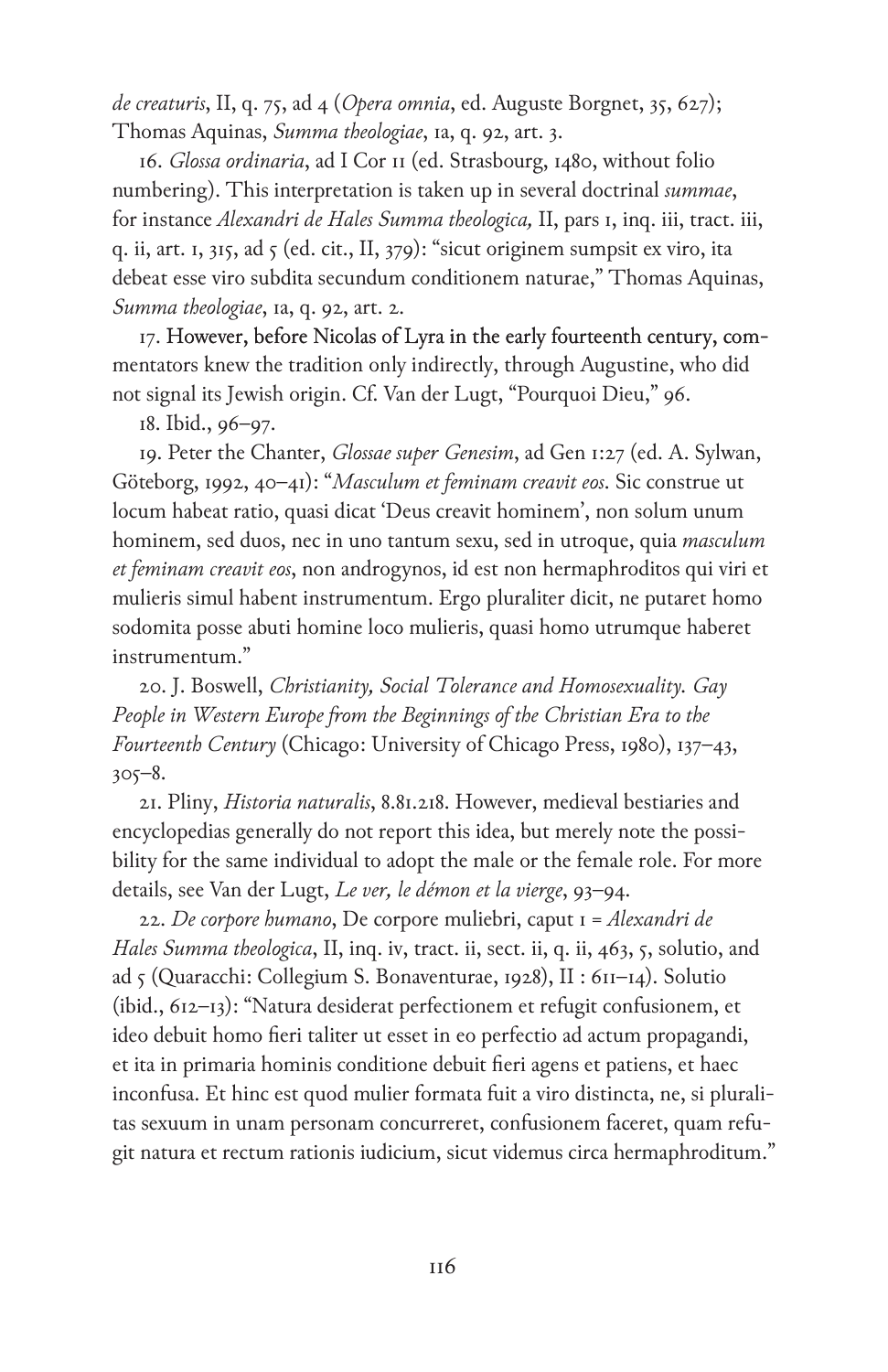23. Aristotle, *De generatione animalium*, II.3.737 = *De animalibus*, 16 (*Aristotle, De animalibus. Michael Scot's Arabic-Latin Translation, Books XV-XIX: Generation of animals*, ed. Aafke van Oppenraaij [Leiden: Brill, 1992]), 76.

24. William of Auvergne, *De sacramentis*, 'De sacramento matrimonii,' cap. 3 (*Opera omnia*, Paris/ Orléans, 1674, I : p. 515b–16a): "Nec est audiendus Aristoteles, qui dicit in libro suo de naturis animalium, quod foemina est mas imperfectus; eodem modo necesse habet dicere quod mas est foemina perfecta, que sententia sapit haeresim sodomicam (!). Nos autem dicimus quod masculinitas vis generativa est activa, ut supra diximus, et foemininitas vis generativa passiva, et utraque est bona et laudanda dispositio, atque perfectio in suo subjecto, et foemininitas est adjutrix, sive adjutorium masculinitatis. Quare ergo ex mare et foemina, quasi ex duobus ramis consistit arbor ista pretiosissima, et vis generativa, seu fructificativa hujus arboris erit et consistet ex duabus viribus dictis." See also ibid., cap. 1 (ed. cit., 512b-513a).

25. Biller, *The Measure of Multitude*, 89–110. The first developed discussion about this theme is found in Bonaventure's commentary on the *Sentences* (1250–52). However, the thought of sex ratio emerges sporadically (but not with respect to paradise) from the second quarter of the thirteenth century on. William of Auvergne's rejection of the Aristotelian qualification of woman is part of his argument in favor of equal numbers of men and women. Biller links the birth of the notion of sex ratio with the reception of new medical and philosophical material about sex determination, and, more tentatively, with the observation of differences in the number of religious men and women and in lay society (104-10).

26. Bonaventure, *In II Sententiarum*, ad dist. 20, art. 1, q. 6 (*Opera theologica selecta. editio minor*, ed. Leonardus M. Bello [Quaracchi: Collegium S. Bonaventurae, 1938], II: 501): "Sed tempore naturae institutae, in qua corpus subiectum erat animae, principalis ratio sumitur generationis maris et feminae a parte virtutis animalis moventis et imaginantis. Cum enim vir intenderet et vellet generare virum, tunc vigoraretur virtus naturalis eius in agendo et esset semen maioris virtutis et generaretur sexus vigorosus sive masculus; quando vero vellet et imaginaretur generare sexum femineum, tunc minus forti impressione ageret in naturam inferiorem corporalem, et tunc semen esset minus forte et generaretur sexus femineus: et ideo in tempore naturae institutae generatio maris et feminae subesset voluntati rationali." To be sure, the generation of males is also presented as subject to the will. However, Bonaventure admits that on the purely physical level, prelapsarian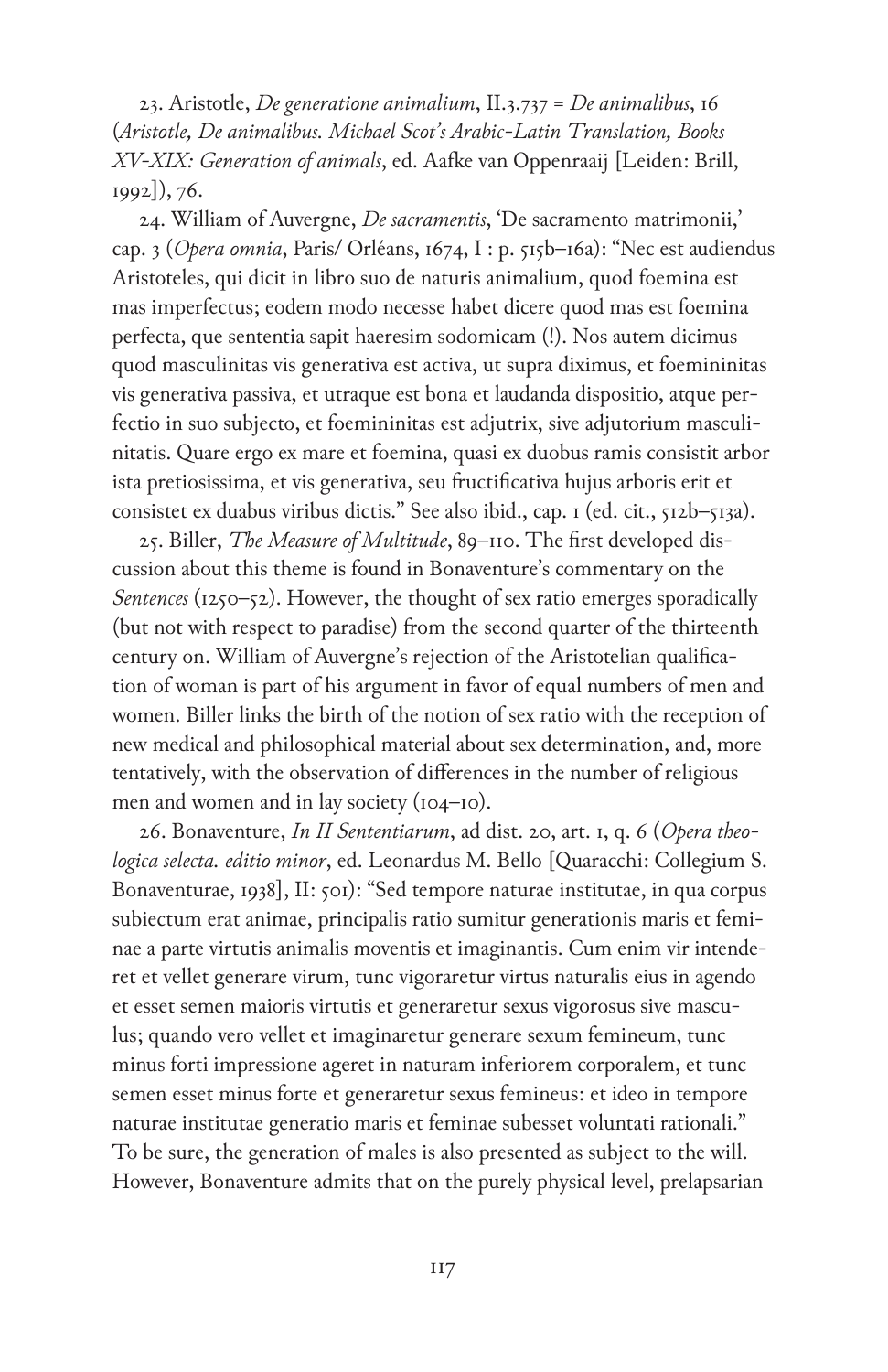nature favors the generation of boys. This argumentation is found almost verbatim in *De coniuncto humano*, another treatise appended to Alexander's *Summa* (II, inq. iv, tract. iii, q. ii, 504, ed. cit., 724–25).

27. Cf. Peter Biller, "Cathars and Material Women," in *Medieval Theology and the Natural Body*, 61–108; K. Utz Tremp, "Parmi les hérétiques. La Vierge Marie dans le registre d'inquisition de l'évêque Jacques Fournier de Pamiers (1317–1326)," in *Marie, le culte de la Vierge dans la société occidentale*, ed. Dominique Iogna-Prat, Eric Palazzo, and Daniel Russo (Paris, Beauchesne, 1996), 533–60, 546.

28. *De corpore humano* = *Alexandri de Hales Summa Theologica*, II, inq. iv, tract. ii, sect. ii, q. ii, 463 ad 7 (ed. cit., 615): "... nec verbum eius [i.e. Aristotle's qualification of woman as a failed male] veritatem habet quantum ad statum primae conditionis: natura enim muliebris aeque pertinet ad veritatem naturae humanae sicut natura virilis, sicut probat Iulianus Toletanus, in libro qui dicitur Prognostica futuri saeculi, libro 3, cap. 23, et introducit verbum Augustini dicentis: 'non est vitium sexus femineus, sed natura'; corporibus enim illis in futuro vitia detrahentur et natura salvabitur.' Quod nullo modo esset, nisi differentia sexus pertineret ad naturam."

29. And one sex only. In the 1230s, the Dominican theologian Hugh of Saint-Cher asserted that the hermaphrodite will rise in a body of the sex "which nature would have given him had she not been diverted from her goal" (*in illo sexu quem nature ei daret si non impediretur*). *Commentarius in Sententias*, IV.44 (Paris, Bibliothèque nationale de France, MS lat. 3073, fol. 159ra). All other imperfections, such as missing limbs, will also be corrected. On these questions, see Bynum, *The Resurrection of the Body*.

30. On this concept, see Philip Lyndon Reynolds, *Food and the Body: Some Peculiar Questions in High Medieval Theology* (Leiden: Brill, 1999), chap.2; Alain Boureau, "Hérédité, erreurs et vérité de la nature humaine (XIIe–XIIIe siècles)," in *L'hérédité entre Moyen Âge et Epoque moderne. Perspectives historiques*, ed. Maaike van der Lugt and Charles de Miramon (Florence: Sismel, 2008), 67–82.

31. Cadden, *Meanings of Sex Difference*, 211–12.

32. Robert of Courson, *Summa*, De hermafroditis : ". . . ut tradunt physici, non potest contingere quod duo sexus in hermafrodito equaliter vigeant, immo oportet quod semper unus obtineat privilegium" (Paris, Bibliothèque nationale de France, MS lat. 3258, fol. 200va).

33. Peter the Chanter, *Verbum abbreviatum*, 138 'de vitio sodomitico' (*PL* 205, 334): "*Masculum et feminam creavit eos* quasi: non erit consortium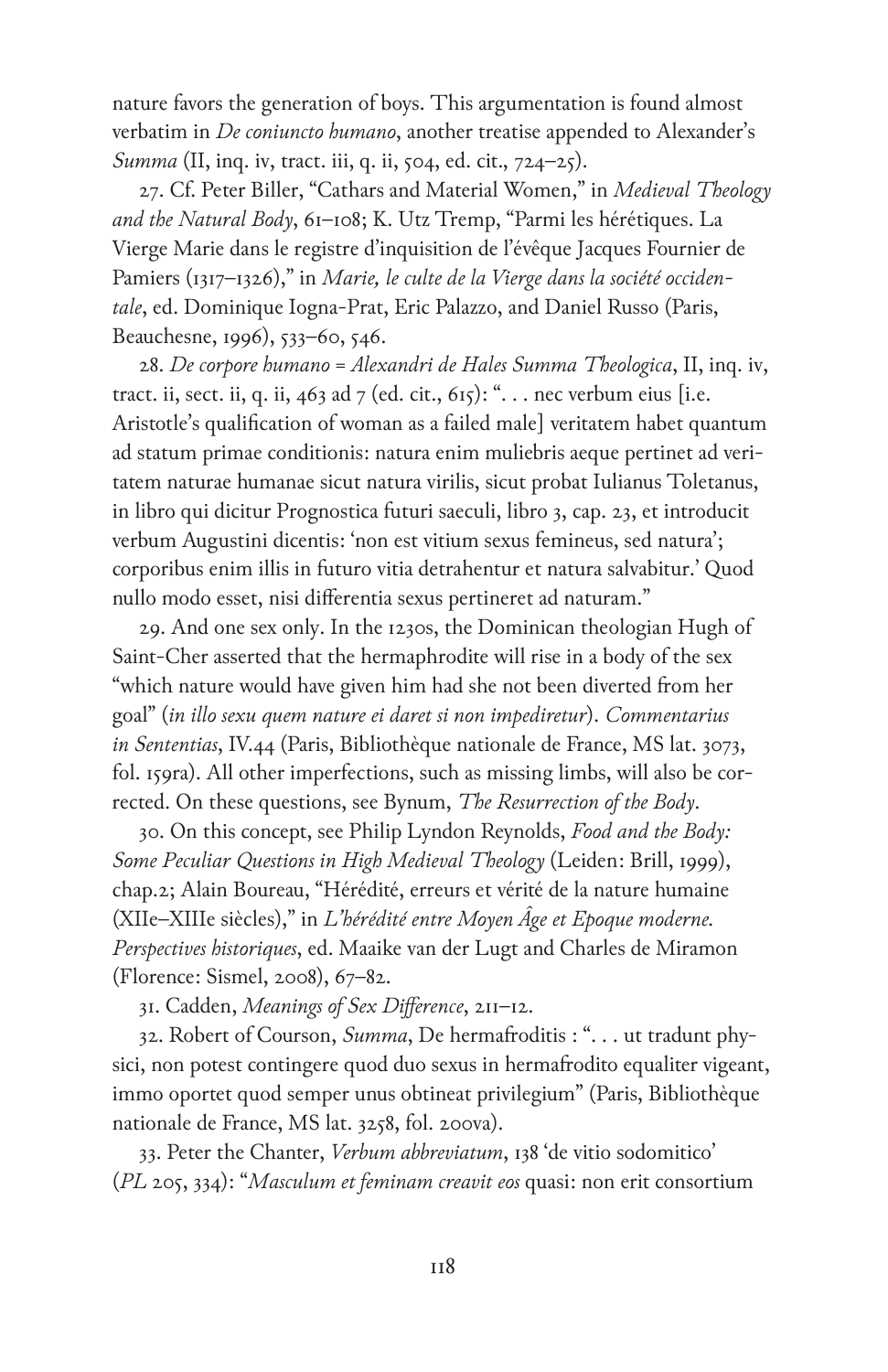viri ad virum, vel mulieris ad mulierem, sed tantum viri ad mulierem, et econtrario. Unde Ecclesia homini androgyno, id est habenti instrumentum utriusque sexus, aptum scilicet ad agendum et patiendum, instrumento, quo magis calescit, quove magis est infirmus, permittit uti. Si magis calescit, ut vir, permittunt eum ducere; si vero magis mollescat, ut (ed. et) mulier, permittunt ei nubere. Si autem in illo instrumento defecerit, nunquam concederetur ei usus reliqui instrumenti, sed perpetuo continebit, propter vestigia alternitatis vitii sodomitici, quod a Deo detestatur." Peter the Chanter also discusses the problem of the marriage of the hermaphrodite in his *Summa de sacramentis et animae consiliis*, III, 2a, cap. 17, par. 254 (ed. J.-A. Dugauquier, *Analecta mediaevalia namurcensia*, XVI, 259). According to the *Summa 'Omnes homines'* (ed. Paris 1500, without folio numbering), hermaphrodites must swear which organ is most functional in order to determine whether the court will consider them as men or women: "Queritur utrum debet stare in iudicio loco viri vel mulieris. Responditur secundum viam iuris quod primo debet iurare antequam admittatur ad iudicium quo membro posset uti et secundum hoc est admittendus iuxta usum et potentiam illius membri."

34. Huguccio, C. IV, q. 2 et 3, c. 3, par. 22, ad v. *sexus incalescentis* (Paris, Bibliothèque nationale de France, MS lat. 15396, fol. 136va): "ostendit quia si magis incalescat in virum quam in femina, id est in opera virilia quam feminea, quia si sexus virilis in eo prevalet adhibetur etiam in testimonio si femineus non admittitur in testamento, quia femina in testamento testis esse non poset (!). . . . si quidem habet barbam et semper vult exercere virilia et non feminea et semper vult conversari cum viris et non cum feminis, signum est quod virilis sexus in eo prevalet et tunc potest esse testis ubi mulier non admittitur, scilicet in testamento et ultimis (ms. multimis) volumptatibus, tunc etiam ordinari potest. Si vero caret barba et semper vult esse cum feminis et exercere feminea opera, iudicium est quod feminini (!) sexus in eo prevalet et tunc non admittitur ad testimonium ubi femina non admittatur, scilicet in testamento, sed nec tunc ordinari potest, quia femina ordinem non recipit. Preterea ad talem discretionem multum valet inspectio genitalium, quid si illi duo sexus equales per omnia inveniuntur in eo credo quod debeat iudicari de eo tamquam femineus sexus in eo prevaleret quia verum est virilem sexum in eo non prevalere."

35. See the debate around X, 4, 15, *De frigidis et maleficiatis, et impotentia coeundi* (*Corpus iuris canonici*, ed. Emil Friedberg [Leipzig, 1879]), II,  $c.704 - 708$ ).

36. In medieval manuscripts and early prints, the text is presented as a collection of Aristotle's problems (e.g. in the 1500 Paris edition I have used).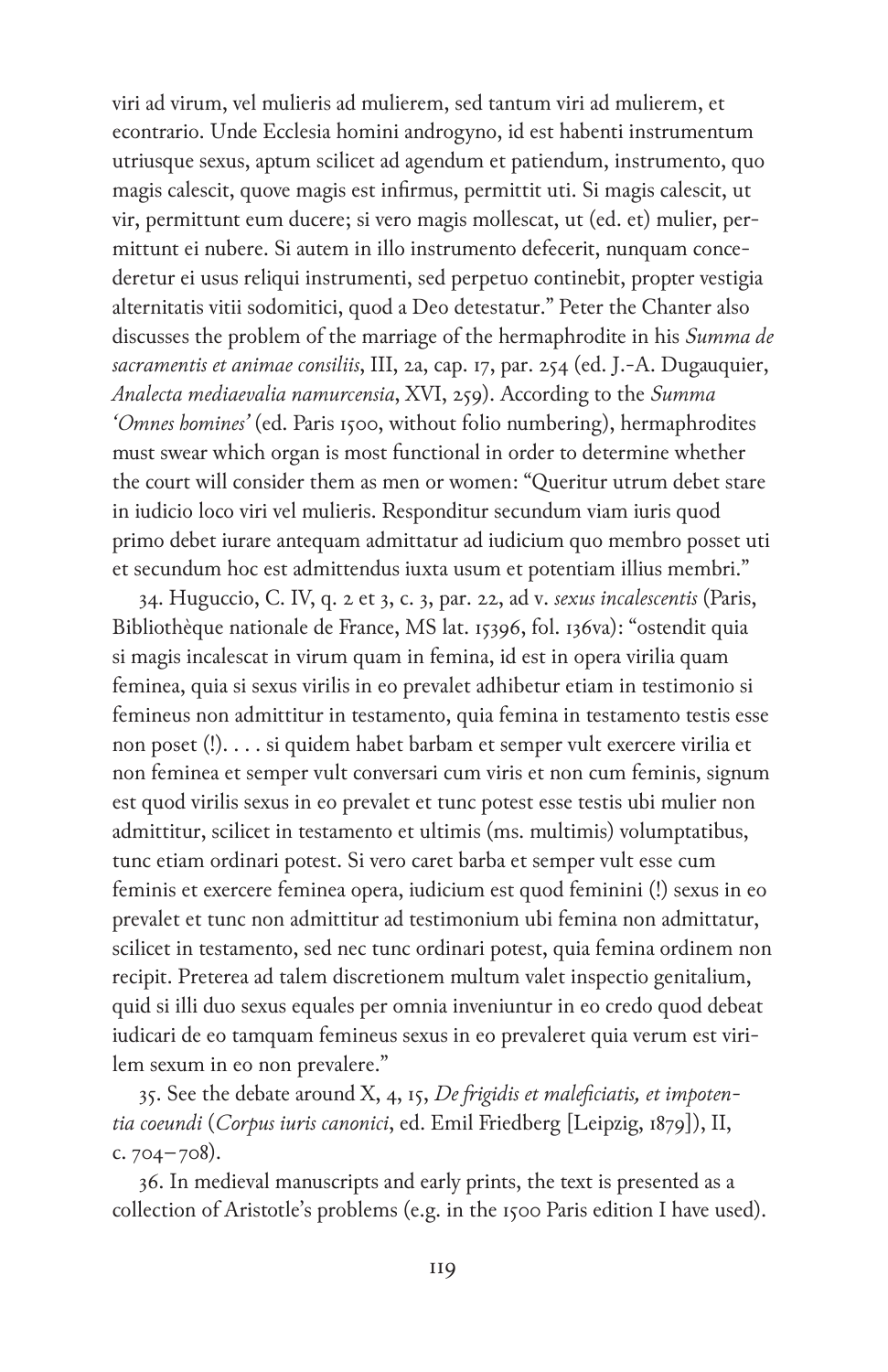Scholars usually identify the collection by its opening words as the *Summa 'Omnes homines.'*

37. Cf. Van der Lugt, "Pourquoi Dieu," 97–98, 100. At the turn of the thirteenth and the fourteenth century, an important period for anthropological thinking among theologians, there is a small but significant vogue for questions about siamese twins. Nicholas of Lyra's choice to replace the hermaphrodite by siamese twins would seem to reflect these developments in theology. Like other limiting cases such as the embryo or the corpse, siamese twins served as models to define the complex relationship between soul and body, form and matter. See Van der Lugt, "L'humanité des monstres."

38. Cf. Hocine Benkheira, "Homme ou femme? Les juristes musulmans face à l'hermaphrodisme," in *Monstre et imaginaire social*, 163–86.

39. Peter the Chanter, *Summa de sacramentis et anima consiliis*, III, 2a, cap. xvii (ed. cit*.*, 259). Emergency baptism during childbirth is possible as soon as the head, or another part of the child's body can be seen.

40. The author of the *Summa 'Omnes homines'* bases the preference for a male name on the supposed natural superiority of the male, an explanation typical of the misogynous tendencies of the collection: ". . . responditur quod nomine viri. Ratio est quia nomina imponuntur ad placitum et secundum nomen dignius debet baptizari, quia omnis vir dignior est muliere, quia omne agens prestantius est suo passo, ut dicit Aristoteles in tercio de anima."

41. *Digest*, 22.5.15: "Paulus. . . . Hermaphroditus an ad testamentum adhiberi possit, qualitas sexus incalescentis ostendit." Gratian, *Decretum*, C. IV, q. 2 et 3, c. 3, par. 22 (*Corpus iuris canonici* [Leipzig, 1879], I, c. 540). Huguccio, C. IV, q. 2 et 3, c. 3, par. 22, ad v. *sexus incalescentis* (see note 35 above).

42. Huguccio, C. XXVII, q. 1, c. 23 ad v. ordinari: "Item ermafroditus, si ergo magis calet in femina quam in virum non recipit ordinem. Si e contrario recipere potest sed non debet ordinari propter deformitatem et monstruositatem" (Paris, Bibliothèque nationale de France, MS lat.15396, fol. 61rb). Laurentius of Spain, C. XXVII, q. 1, c. 23, ad v. *diaconissa*: ". . . hermafroditum autem dico non promovendum propter populi scandalum licet in eo plus incalescat sexus virilis et ad alia virilia admittatur ut IIII q. III" (Città del Vaticano, BAV, MS Vat. Reg. lat. 977, fol. 220v margin). Copied by Guy of Baysio, *Rosarium*, C. XXVII, q. 1 (ed. cit., fol. 335v). Also in the penitentials, for instance, Robert of Flamborough, *Liber poenitentialis* (1208–1213), III, 2, 76 *De sexu* (*Robert of Flamborough, canon-penitentiary of Saint-Victor at Paris. Liber poenitentialis. A Critical Edition with Introduction and Notes*, ed. J. J.